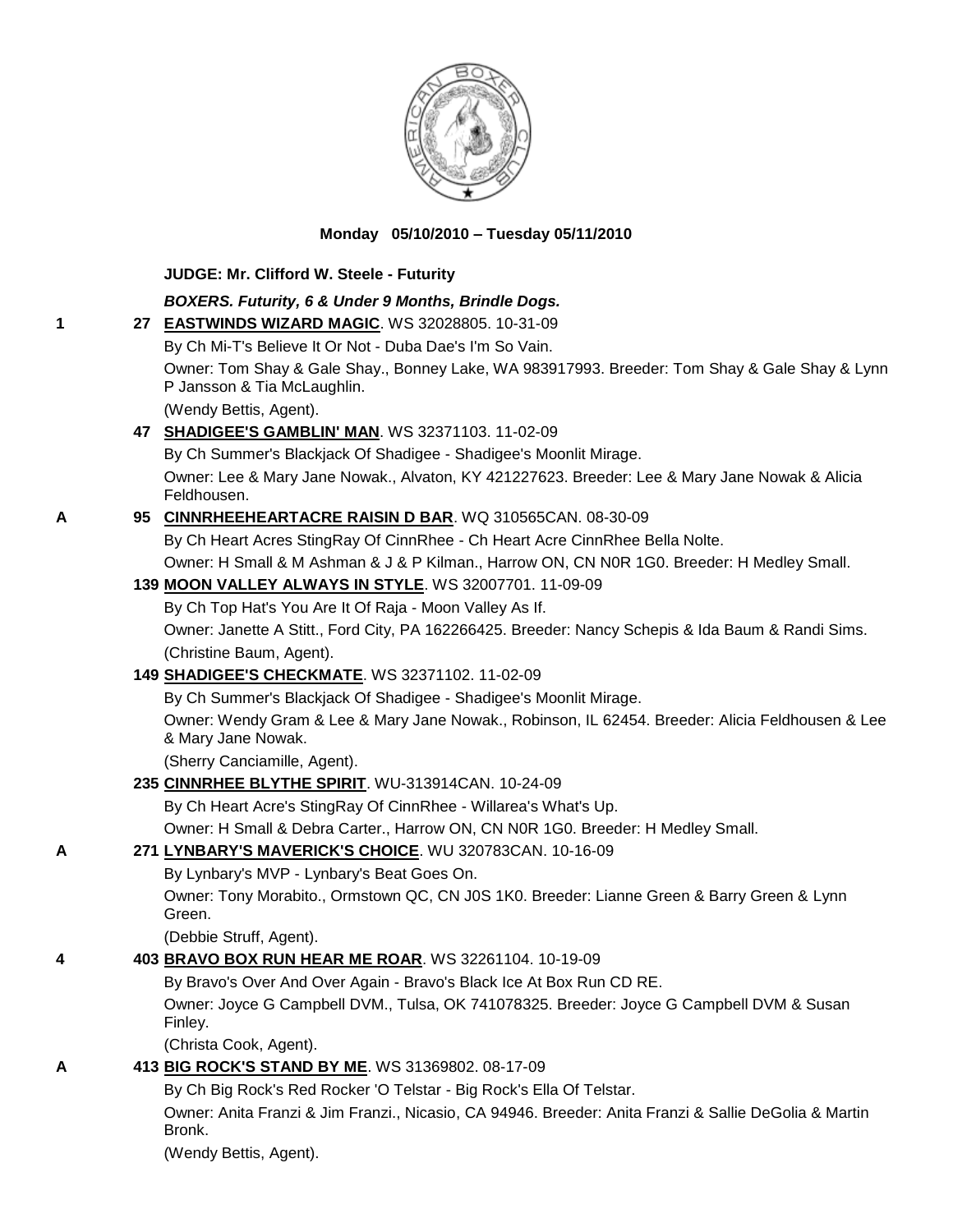| $\overline{2}$ | 415 HALLMARKS RUMOR HAS IT. WS 533609501. 10-30-09                                                                                                    |
|----------------|-------------------------------------------------------------------------------------------------------------------------------------------------------|
|                | By Ch Carpis Woodsend Spellcaster - Ch Ein-vons Just A Rumor.                                                                                         |
|                | Owner: Carole Desmond & Jeff Bennett & Kimberlie Steele-Gamero., Riverside, CA 925065772. Breeder:<br>Jeff & Nan Bennett & C Desmond & Z & V Pierson. |
| 3              | 547 HABERL'S LOVE OVER GOLD. WS 31868202. 09-19-09                                                                                                    |
|                | By Ch Guapo Soto - Ch Haberl's Forever Young CD RE.                                                                                                   |
|                | Owner: M J Alencewicz & J Haberl & B J Barnhart., Montverde, FL 34756. Breeder: M J Alencewicz & B J<br>Barnhart & J Haberl & D Garrett.              |
|                | BOXERS. Futurity, 6 & Under 9 Months, Fawn Dogs.                                                                                                      |
|                | 31 CALICOPS NORTHERN ECHO. WS 32696402. 11-07-09                                                                                                      |
|                | By Aracrest Epic - PJ&Kimberlys Tiffany Diamond.                                                                                                      |
|                | Owner: Laraine Caliri., High Falls, NY 124405804. Breeder: Laraine Caliri.                                                                            |
|                | (Debbie Struff, Agent).                                                                                                                               |
| $\mathbf{2}$   | 37 IRONDALE'S TAPOUT. WS 31332901. 08-24-09                                                                                                           |
|                | By Ch Duba Dae's Who's Your Daddy - Ch M R Boxer Gingerbread Genny.                                                                                   |
|                | Owner: Charles Vose & Justin Allen & Wendy Bettis., Richmond, CA 94803. Breeder: M & L Ryan &<br>Wendy Bettis.                                        |
| A              | 57 CAPRI'S FORTUNE TELLER. WS 32012202. 09-22-09                                                                                                      |
|                | By Ch Capri's Woods End Spellcaster - Ein-Vons Kiss N Tell.                                                                                           |
|                | Owner: Barbara Bachman & Kimberlie Steele., Atlanta, GA 303273732. Breeder: Barbara Bachman &<br>Kimberlie Steele.                                    |
|                | 93 CINNRHEE'S I'M WHAT'S UP WILAREA. WU 313914CAN. 10-24-09                                                                                           |
|                | By Ch Heart Acres StingRay Of CinnRhee - Willarea's What's Up.                                                                                        |
|                | Owner: H Small & M Ashman & R Nesbitt., Harrow ON, CN N0R 1G0. Breeder: H Medley Small.                                                               |
| 3              | 157 CONQUEST-ROSEND'S NEW KID IN TOWN. WS 31823901. 09-29-09                                                                                          |
|                | By Ch R And G's Mystical Dancer - Ch Conquest-Rosend's Rich Girl.                                                                                     |
|                | Owner: Bob & Debbie White & Jerry & Lynda Yon., Tracy, CA 953049200. Breeder: Jerry & Lynda Yon &<br>Bob & Debbie White.                              |
|                | (Kimberlie Steele-Gamaro, Agent).                                                                                                                     |
| 1              | 191 <b>IRONDALE N GINGERBREAD'S SMACKDOWN</b> . WS 31332904. 08-24-09                                                                                 |
|                | By Ch Duba Dae's Who's Your Daddy - Ch Mr Boxer Gingerbread Genny.                                                                                    |
|                | Owner: Mark Bettis & Wendy Bettis., Constantine, MI 49042. Breeder: Mark & Lenore Ryan & Wendy<br>Bettis.                                             |
|                | 247 JUST-A-WYN'S HEARTACRES LITTLE DEUCE COUPE. WS 32433801. 11-09-09                                                                                 |
|                | By Ch Just-A-Wyn Doing Time At Heartacres - Grand River Skye Pigge.                                                                                   |
|                | Owner: Mary Lynn & Ashley Wynieski & Priscilla Kilman., Elyria, OH 44035. Breeder: Colleen Fobes &<br>Ashley Wynieski.                                |
|                | 263 BARKAVENUE'SMORETHANJUSTAMEMORYATJAIMAX. WS--31934806. 10-09-09                                                                                   |
|                | By Ch Yankee's Hi Tech Wrangler - Bark Avenue's Harlot Jaimex.                                                                                        |
|                | Owner: S & D Towne & J Fournier & T Starr., Pelham, NH 03076. Breeder: S & D Towne & J Fournier & T<br>Starr.                                         |
|                | (Debbie Struff, Agent).                                                                                                                               |
|                | 273 LYNBARY'S PARAGON. WU 320782CAN. 10-16-09                                                                                                         |
|                | By Lynbary's MVP - Lynbary's Beat Goes On.                                                                                                            |
|                | Owner: Mark Delisle., Ormstown QC, CN J0S 1K0. Breeder: Lianne Green & Barry Green & Lynn Green.                                                      |
|                | (Debbie Struff, Agent).                                                                                                                               |
|                | 359 WYNDING BROOK KNIGHT AFFAIR. WS 31875301. 09-15-09                                                                                                |
|                | By Twinkle Star V. Eurozone - Ch Muellers Illicit Affair.                                                                                             |
|                | Owner: Melodee Lasky., Annandale, NJ 088013373. Breeder: Melodee Lasky MD & Deborah Marshall.<br>(Marianne Tuni Claflin, Agent).                      |
|                | 361 WOODS END INSPIRATION. WS 31954404. 09-11-09                                                                                                      |
|                |                                                                                                                                                       |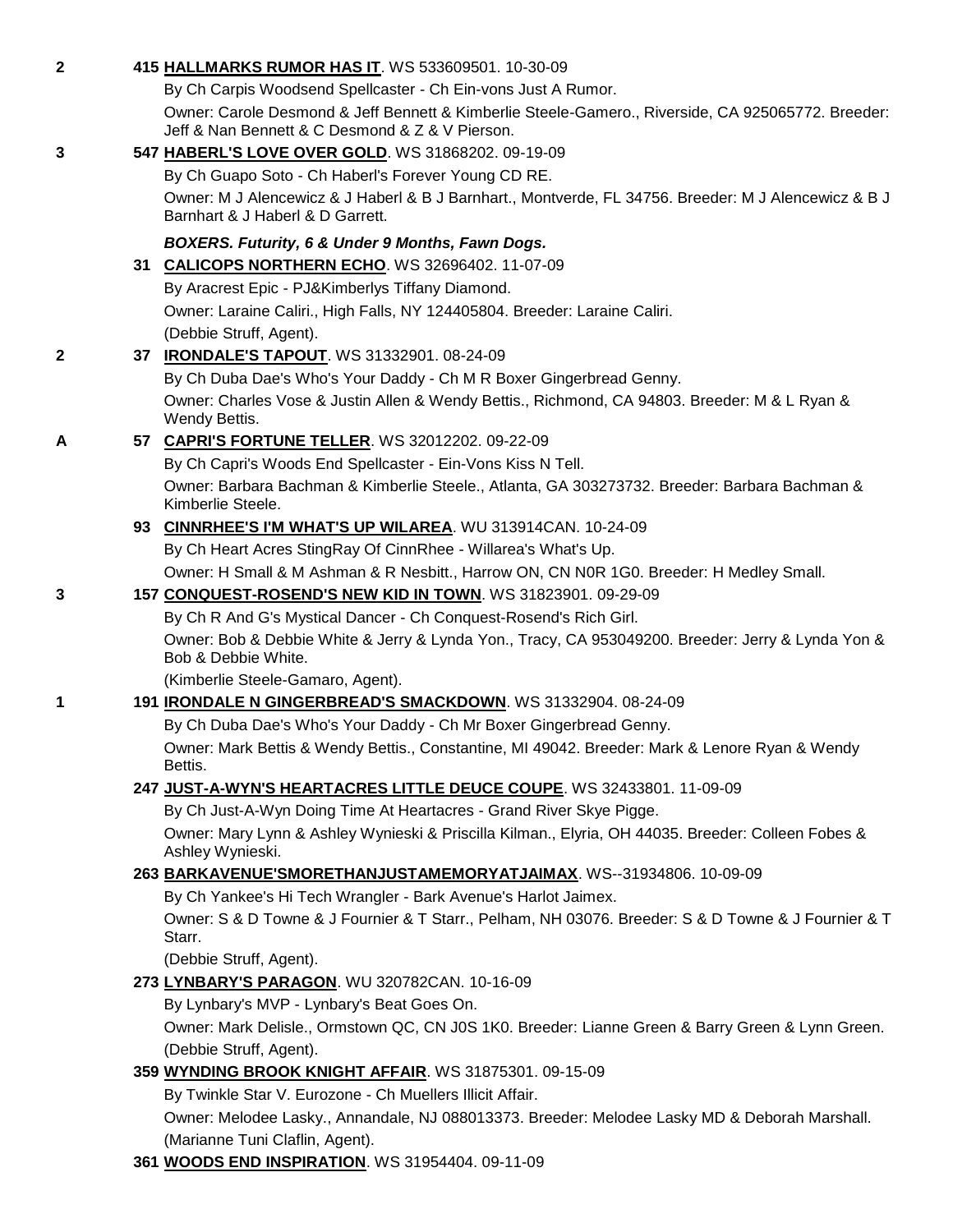|   | By Ch Woods End Time'N Again - Ch Inspirations Reflect On This.                                                                                         |  |
|---|---------------------------------------------------------------------------------------------------------------------------------------------------------|--|
|   | Owner: Gina Freer., Lakewood, WA 984991445. Breeder: Owner.                                                                                             |  |
|   | (Cindy Crawford-Gorath, Agent).                                                                                                                         |  |
| 4 | 369 TRAIL'S END LOVE DRUNK. WS 32159902. 10-04-09                                                                                                       |  |
|   | By Ch Trail's End Cookin With Fire - Trail's End Caffe Macchiato.                                                                                       |  |
|   | Owner: Shannon Carlson., Klamath Falls, OR 976039712. Breeder: Shannon Carlson.                                                                         |  |
|   | 399 BELCO'S CHAMPAGNE KISS'N THE MOON. WS 31803002. 09-24-09                                                                                            |  |
|   | By Ch Belco's Longkiss Good Knight - Ch Belco's Copper Moon.                                                                                            |  |
|   | Owner: Kerrin Kelsey., Attleboro, MA 02703. Breeder: Patricia Gelinas & Jennifer Gelinas & Logan Davis.                                                 |  |
|   | 417 INSPIRATION'S REFLECTION OF TIME. WS 31954407. 09-11-09                                                                                             |  |
|   | By Ch Woods End Time'N Again - Ch Inspiration's Reflect On This.                                                                                        |  |
|   | Owner: John Ballard & Sally Leppert., Indianapolis, IN 462083648. Breeder: Gina Freer.                                                                  |  |
|   | (Christa Cook, Agent).                                                                                                                                  |  |
| Α | 489 SHARLEDAR'S BODACIOUS. WS 31193704. 08-15-09                                                                                                        |  |
|   | By Ch Sharledar's Simply Decadent - Sharledar's Bella Bambino.                                                                                          |  |
|   | Owner: Kimberly Alas & Sharon Darby., Bentonville, AR 727129409. Breeder: Sharon Darby.                                                                 |  |
|   | 533 PHEASANT HOLLOWS SEEJAY SURE THANG. WS 31576101. 08-21-09                                                                                           |  |
|   | By Ch Pheasant Hollows Asurebet - Seejay Golden Malibu Barbie.                                                                                          |  |
|   | Owner: Kerry Jones & Melvin Talley., Middletown, NY 10940. Breeder: Kerry Jones & Joel Szust.                                                           |  |
|   | BOXERS. Futurity, 9 & Under 12 Months, Brindle Dogs.                                                                                                    |  |
|   | 141 RODELA'S BLAST FROM THE PAST. WS 30765401. 06-19-09                                                                                                 |  |
|   | By Ch Irondale's Jagged Edge - Ch Boxberry Burn Baby Burn.                                                                                              |  |
|   | Owner: Deena Alexander., South Bend, IN 46628. Breeder: Deena Alexander.                                                                                |  |
|   | (Sherry Canciamille, Agent).                                                                                                                            |  |
| 2 | 147 SHARLEDAR'S STEALIN' AWAY. WS 31395604. 07-21-09                                                                                                    |  |
|   | By Ch Raklyns Stealing The Show - Ch Sharledar's Simply Divine.                                                                                         |  |
|   | Owner: Ann Campbell., Knoxville, TN 37914. Breeder: Sharon L Darby.                                                                                     |  |
|   | (Tami Mishler, Agent).                                                                                                                                  |  |
|   | 165 CACHET'S EASY RIDER. WS 30811105. 07-03-09                                                                                                          |  |
|   | By Ch Cachet'N Justa's Unforgiven - Ch Cachet's Sequel.                                                                                                 |  |
|   | Owner: Len Magowitz & Lou-Ann Tibbitts-Ridings & Terri Kaiser., Troy, NY 121808502. Breeder: Len<br>Magowitz & Lou-Ann Tibbitts-Ridings & Terri Kaiser. |  |
|   | 179 TERINOR'S DARK SIDE OF THE MOON. WS 30364601. 05-22-09                                                                                              |  |
|   | By Ch Terinor's Extreme Thunder - Sapphire's Cruise'N Rodeo Drive.                                                                                      |  |
|   | Owner: Terri Robinson., Milan, IL 612643724. Breeder: Ronna S Baney & Terri Robinson.                                                                   |  |
|   | 193 PHEASANT HOLLOW'S I'M Y'HER HUCKLEBERRY. WS 31730301. 07-10-09                                                                                      |  |
|   | By Ch Pheasant Hollow's Kryptonite - Ch Pheasanthollow'Sfancyfootwork.                                                                                  |  |
|   | Owner: Dana Bellofatto & Kerry & Allison Jones., Crofton, MD 21114. Breeder: P & R Detoro & A & K                                                       |  |
|   | Jones.                                                                                                                                                  |  |
|   | 223 DC'S SOMETHING TO TALK ABOUT AT CINNRHEE. WS 31176203. 08-05-09                                                                                     |  |
|   | By Ch Heart Acre's Stingray Of CinnRhee - Ch DC's Precious Gem Of Shadigee.                                                                             |  |
|   | Owner: Donna & Carl Schafer., Corfu, NY 140369792. Breeder: Donna & Carl Schafer.                                                                       |  |
|   | 353 ENCORE'S HISTRIONICS. WS 33303003. 06-19-09                                                                                                         |  |
|   | By Ch Encore's Bismark - Ch Faerdom Alchemy At Global.                                                                                                  |  |
|   | Owner: Amy Artman & Shannon Verissimo & Cheryl A Cates., Reno, NV 89506. Breeder: Cheryl A Cates<br>& Katherine Nevius & Kti Jensen.                    |  |
| 3 | 357 SUPREME KARIZMA'S STORY OF MOON VALLEY. WS 31076803. 07-14-09                                                                                       |  |
|   | By Ch Karizma Backatcha Touchstone - Moon Valley On A Whim.                                                                                             |  |
|   | Owner: Harold Y Go., Albany, GA 31707. Breeder: Alan Dorfman & Kay Peiser.                                                                              |  |
|   | (Mel Holloman, Agent).                                                                                                                                  |  |
|   |                                                                                                                                                         |  |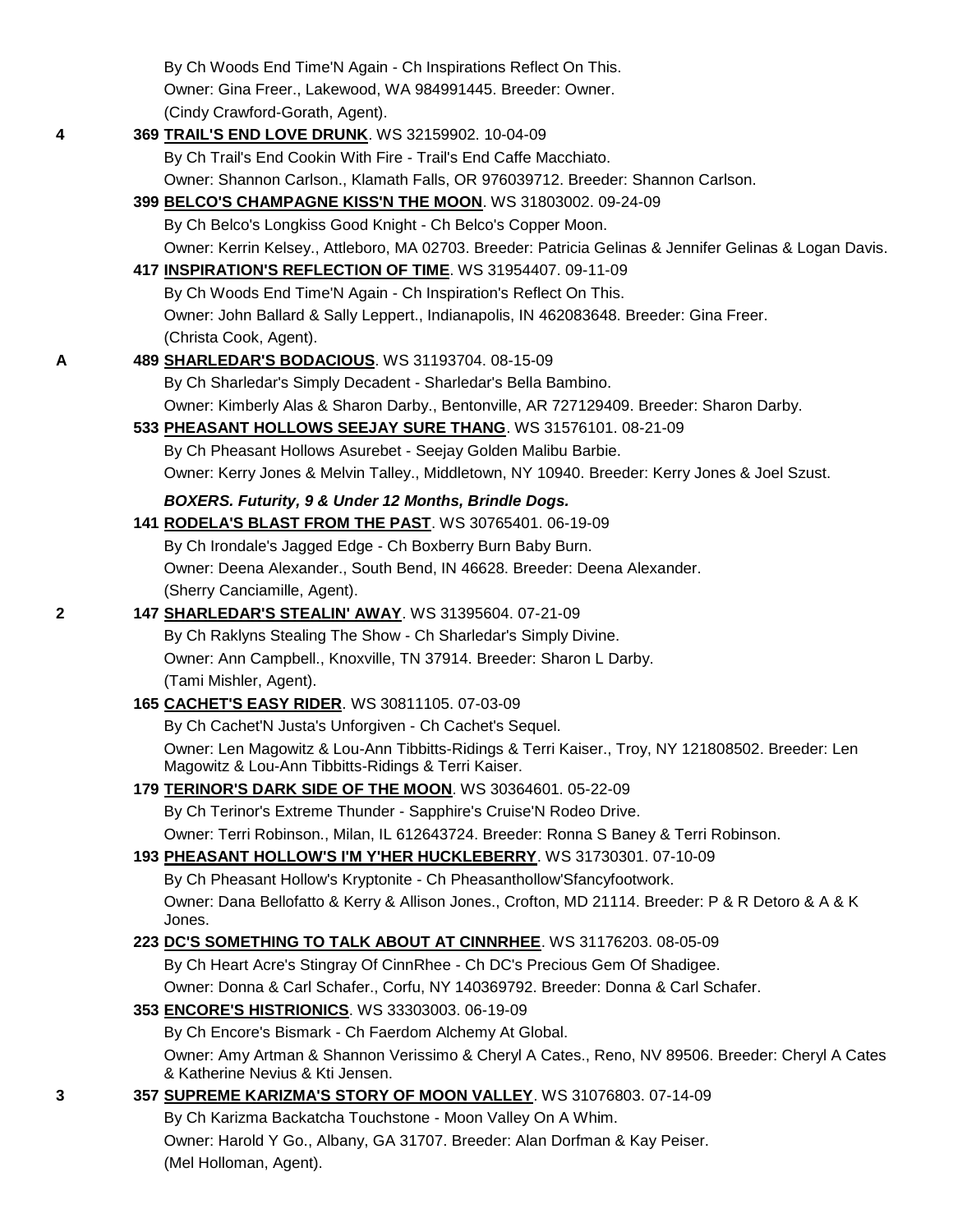| $\mathbf 1$  | 363 SHARLEDAR SIMPLY SHOWING OFF ESBB. WS 31395603. 07-21-09                                                         |
|--------------|----------------------------------------------------------------------------------------------------------------------|
|              | By Ch Raklyn's Stealing The Show - Ch Sharledar Simply Divine.                                                       |
|              | Owner: M Bolduc., Tacoma, WA 984480122. Breeder: S Darby.                                                            |
|              | (Michelle Yeadon, Agent).                                                                                            |
| 4            | 529 KATANDY'S MOMENT IN TIME. WS 31531201. 07-29-09                                                                  |
|              | By Ch Hi-Tech Johnny J Of Boxerton - Ch Katandy's Magic Pixie Dust.                                                  |
|              | Owner: Patricia Mosko & Lee Morris., Ardmore, PA 190032608. Breeder: Lee Morris.                                     |
|              | (Kimberly A Pastella-Calvacca, Agent).                                                                               |
|              | BOXERS. Futurity, 9 & Under 12 Months, Fawn Dogs.                                                                    |
|              | 49 BAVARIA'S SIMPLY THE BEST ONE MORE TIME. WS 30761504. 06-02-09                                                    |
|              | By Bavaria's Heartbreaker - On Esti's Bavarian Krystal.                                                              |
|              | Owner: Vera Kollar., Antioch, IL 600027313. Breeder: Vera Kollar & Kathy Findley.                                    |
|              | (Amy Bieri, Agent).                                                                                                  |
| $\mathbf{2}$ | 151 TRIMANOR'S JAMIEFRASER. WS 33195501. 07-16-09                                                                    |
|              | By Winfall's Scooba Style - Trimanor's Serendipity.                                                                  |
|              | Owner: Judy Jury., London ON, CN N6H 1L9. Breeder: Jean G Jury.                                                      |
|              | 155 PEPRHL'S DANCE FEVER. WS 30844202. 06-29-09                                                                      |
|              | By Ch Regal's Heeere's Johnny UD RN - Ch Peprhl Will You Dance Marbo CD RE OA NAJ NF.                                |
|              | Owner: Sue Ann Thompson., North Liberty, IA 523179540. Breeder: Sue A Thompson.                                      |
|              | (Tessie Savage, Agent).                                                                                              |
|              | 217 NANTESS JUST TRY IT. WS 30506701. 06-02-09                                                                       |
|              | By Ch Draymia Moon Valley Impact - Ch Sarkels Set-Em Up At Nantess.                                                  |
|              | Owner: Nancy Savage & Tessie Savage., Table Grove, IL 614829619. Breeder: Nancy Savage & Tessie<br>Savage.           |
|              | 225 DUSTY ROAD'S MAN IN THE MIRROR. WS 31085702. 08-03-09                                                            |
|              | By Ch Twinkle Star V. Eurozone - Ch Dusty Road's Run Don't Walk.                                                     |
|              | Owner: Rockie Budwill & Judith Pasbrig., Omaha, NE 681522316. Breeder: Judith Pasbrig & Randall S                    |
|              | Pasbrig.                                                                                                             |
|              | 277 RODEO'S DO'N HARD TIME. WS 30799401. 05-22-09                                                                    |
|              | By Ch Bravo N Sunset Stealing Time - Ch Rodeo's Leather'N Lace.                                                      |
|              | Owner: Debra Wilke., Cuero, TX 779546415. Breeder: Debra Wilke.                                                      |
|              | (Tina Starr, Agent).                                                                                                 |
|              | 283 BOXERPATCH'S EXTREME BEHAVIOR. WS 31278601. 08-09-09                                                             |
|              | By Ch Moon Valley Foolproof - Boxerpatch's Sexy Southern Girl.                                                       |
|              | Owner: Marie Goldbronn & Dee Singleton., Jupiter, FL 334786723. Breeder: Dee Singleton & Kimberly<br>Nault.          |
| 4            | 285 SPRINGBROOK'S CASANOVA COWBOY. WS 31119402. 07-17-09                                                             |
|              | By Ch Triple Crown's Prince Of Thieves - Ch Can-Cia's Voodoo Mama.                                                   |
|              | Owner: Mary Dohm & Sherry Canciamille., Wilmington, IL 604818983. Breeder: Sherry Canciamille &                      |
|              | Mary Dohm.                                                                                                           |
| 1            | 345 PIEUTKA'S JJ'S DON'T TREAD ON ME. WS 31406205. 08-05-09                                                          |
|              | By Ch Amity Hall's All About Me RN - Ch Pieutka's Jj's Hebeca Nhaya.                                                 |
|              | Owner: Jennifer M Pisarchick., Coaldale, PA 18218. Breeder: Jennifer M Pisarchick.                                   |
|              | (Jack Brown, Agent).                                                                                                 |
| A            | 379 ZANDELS SHADE MOUNTAIN JACK. WS 30807501. 06-22-09                                                               |
|              | By Ch Amity Hall's All About Me RN - ZanDels Chillin In Memphis.                                                     |
|              | Owner: Delma L Sheaffer & Zane A Sheaffer., Richfield, PA 170869018. Breeder: Delma L Sheaffer &<br>Zane A Sheaffer. |
| A            | 407 MCGEE N SUNSET STEALING THE SCENE. WS 31169902. 07-11-09                                                         |
|              | By Ch Bravo N Sunset Stealing Time - Ch Robinson-McGee Tomorrow's Hope.                                              |
|              |                                                                                                                      |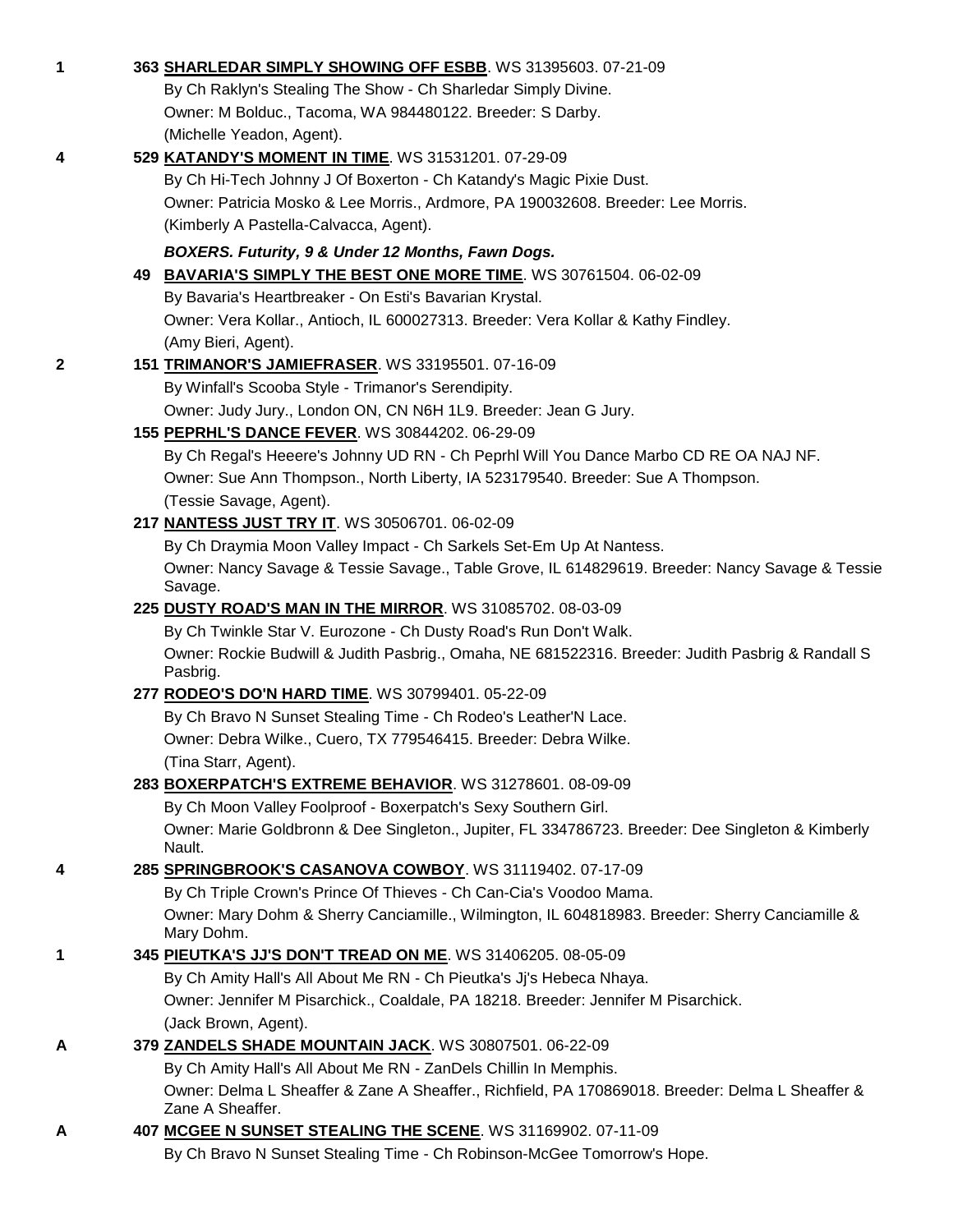Owner: Howard & Sherry McGee., Collins, MS 394280582. Breeder: Howard & Sherry McGee. (Terry Galle, Agent).

#### **3 463 [AVALON'S CODE RED](http://canis.infodog.com/files/bdogrsl1.prg;makc=WS_316864-02;mdog=Avalon_s_Code_Red;wins=all)**. WS 316864-02. 06-17-09

By Ch Avalon's Windwalker - Ch Avalon's Lalique.

Owner: Janice Boessn & Norra L Hansen & Dr Daniel Buchwald., Las Vegas, NV 89139. Breeder: Norra L Hansen & Dr Daniel Buchwald & Janice Boess.

## *BOXERS. Futurity, 12 & Under 15 Months, Brindle Dogs.*

#### **61 [SCHOENTAL'S THOMAS](http://canis.infodog.com/files/bdogrsl1.prg;makc=WS_30228801;mdog=Schoental_s_Thomas;wins=all)**. WS 30228801. 04-08-09

By Ch CWMHAF Maestro - Ch Schoental's Fraulein Viktoria.

Owner: Barbara R & Robert L Compton Jr & Gyleen X Fitzgerald., Street, MD 211541124. Breeder: Barbara R & Robert L Compton Jr & Gyleen X Fitzgerald.

(Marylou Hatfield, Agent).

## **159 [RENO'S ROCKET N ROLLN](http://canis.infodog.com/files/bdogrsl1.prg;makc=WS_29592801;mdog=Reno_s_Rocket_N_Rolln;wins=all)**. WS 29592801. 03-06-09

By Ch Bropat Sundarbys Stitch-n-time - Ch Sundarby's Scout-n-about.

Owner: Paul & Lynn Renaud., Tallahassee, FL 323177923. Breeder: Paul Renaud & Lynn Renaud & Dawn Darby.

(K Page Conrad, Agent).

## **171 [STEPH J'S AURORA BOREALIS](http://canis.infodog.com/files/bdogrsl1.prg;makc=WS_29245304;mdog=Steph_J_s_Aurora_Borealis;wins=all)**. WS 29245304. 02-14-09

By Ch Steph J's It's My Attitude - Ch Steph J's Solar Wind.

Owner: Stephania Jenks., Kingwood, TX 773393432. Breeder: Stephania Jenks.

(Terri Galle, Agent).

#### **2 183 [HEAVENLY'S WAVE ON WAVE](http://canis.infodog.com/files/bdogrsl1.prg;makc=WS30500110;mdog=Heavenly_s_Wave_On_Wave;wins=all)**. WS30500110. 04-14-09

By Avalon's Rampage - Bach's Heavenly Wind Dance.

Owner: Ruth Miller & Christine Bachmann., North Prairie, WI 531539750. Breeder: Ruth Miller & Christine Bachmann.

(Amy Bieri, Agent).

## **3 261 [BLACKHAWK'S REBOUND SHOT](http://canis.infodog.com/files/bdogrsl1.prg;makc=WS_29968906;mdog=Blackhawk_s_Rebound_Shot;wins=all)**. WS 29968906. 04-04-09

By Ripn T's Ricochet - Ch Merical's Lightning Strike.

Owner: Priscilla Martinez & Cecily Joque., Onalaska, WA 985700754. Breeder: Cecily Joque. (Cindy Crawford-Gorath, Agent).

## **275 [LYNBARY'S SEIZE THE DAY](http://canis.infodog.com/files/bdogrsl1.prg;makc=WG_282031CAN;mdog=Lynbary_s_Seize_The_Day;wins=all)**. WG 282031CAN. 04-04-09

By Lynbary's Motown - Lynbary's Joplin.

Owner: Jose Gagnon & Barry Green., Ormstown QC, CN J0S 1K0. Breeder: Lynn Green & Barry Green. (Debbie Struff, Agent).

## **1 291 [FANTA-C'S CUSTOM BLEND](http://canis.infodog.com/files/bdogrsl1.prg;makc=WS_29820601;mdog=Fanta-C_s_Custom_Blend;wins=all)**. WS 29820601. 04-01-09

By Ch Summer's Blackjack Of Shadigee - Erhaben's Princess Attina. Owner: Christie Waite., Myakka City, FL 342518955. Breeder: Owner. (Jack I Brown, Agent).

## **377 [R AND G N' LONETREE'S LOCOMOTION](http://canis.infodog.com/files/bdogrsl1.prg;makc=WS_29761001;mdog=R_And_G_N__Lonetree_s_Locomotion;wins=all)**. WS 29761001. 03-24-09

By Ch R And G's Gold Rush - R And G's Princess Of Lonetree.

Owner: Dean & Lisa Marlow & Gayann Jones., Huber Heights, OH 454245341. Breeder: Cheryl Hill. (Kimberlie Steele-Gamero, Agent).

# **4 389 [ADELLIN'S TWITTER.COM OF NANTESS](http://canis.infodog.com/files/bdogrsl1.prg;makc=WS_31642202;mdog=Adellin_s_Twitter.Com_Of_Nantess;wins=all)**. WS 31642202. 04-25-09

By Ch Turo Overture - Ch Draco Y Nantess Last Dance.

Owner: Linda A Kulow & Nancy Savage & Tessie Savage., Plymouth, WI 530731218. Breeder: Linda A Kulow & Nancy Savage & Tessie Savage.

## **425 [CR COUNTRYSIDE RAY OF HOPE](http://canis.infodog.com/files/bdogrsl1.prg;makc=WS_529795104;mdog=CR_Countryside_Ray_Of_Hope;wins=all)**. WS 529795104. 03-18-09

By Ch CR Total Commitment - Ch Cameliards Diamonds And Pearls.

Owner: Cindy Walunas & Tashiba Ebersole., Montague, MI 494379461. Breeder: Tashiba Ebersole. (Genine Demaso, Agent).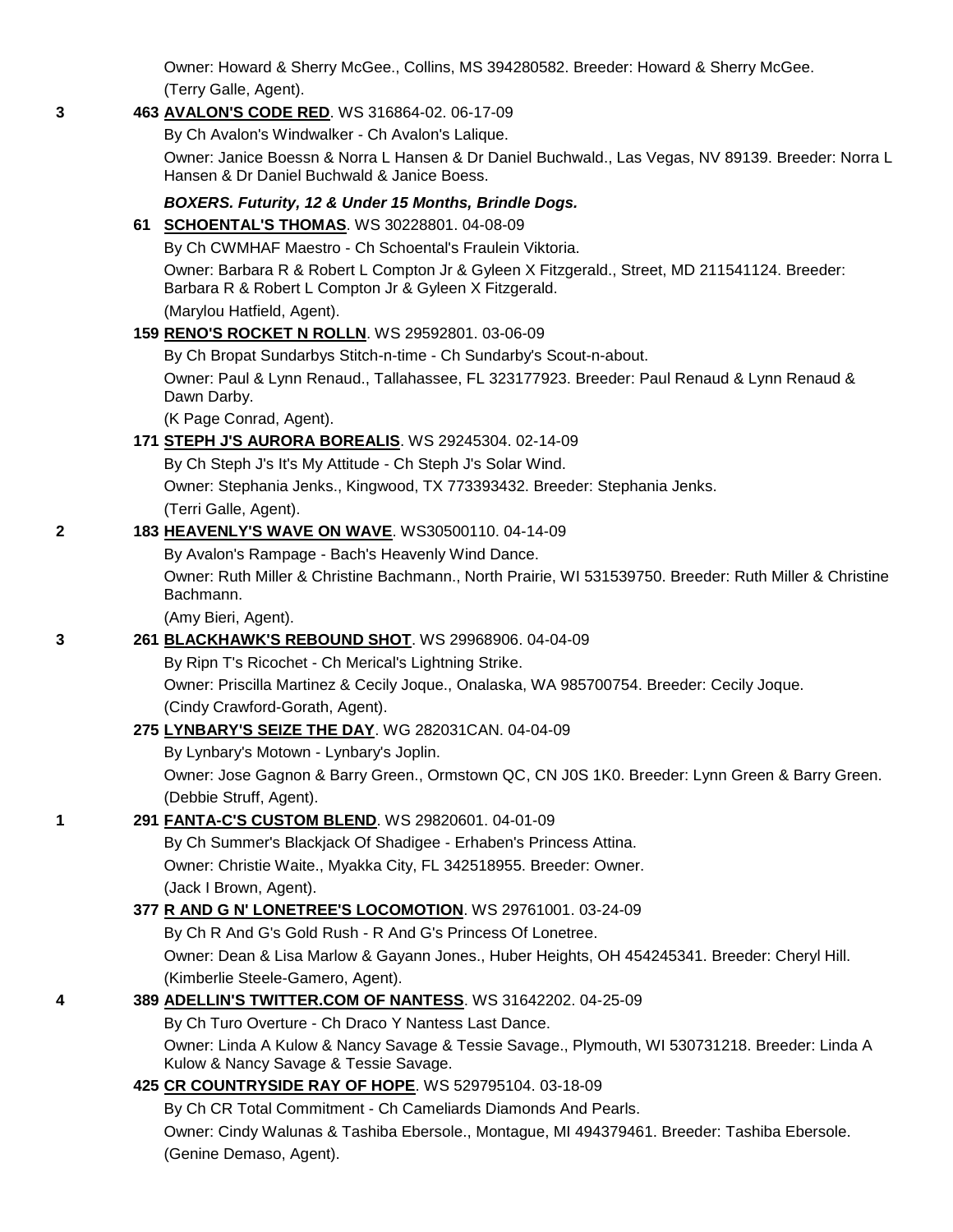|              | 443 NEWCASTLE'S EXPECTO PATRONUM. WS 29877402. 02-15-09                                                                                                      |
|--------------|--------------------------------------------------------------------------------------------------------------------------------------------------------------|
|              | By Ch Faerdorn Dust Buster - Shaeward's Jolly Holiday At Newcastle.                                                                                          |
|              | Owner: Jennifer & Jeremy Walker., Farmington Hills, MI 483342632. Breeder: Jennifer & Jeremy Walker.                                                         |
|              | BOXERS. Futurity, 12 & Under 15 Months, Fawn Dogs.                                                                                                           |
| 4            | 265 BROOKWOOD'S MYSTIC DREAM OF MADEGAN. WS 29448102. 02-14-09                                                                                               |
|              | By Ch Brookwood's Mystic Warrior - Brookwood's Dream Of Glory.                                                                                               |
|              | Owner: L A Brooks & B Glenn & R T Hansel & D McCarroll., Ghent, KY 41045. Breeder: Lee Ann Brooks<br>& B Glenn & Robt T Hansel.                              |
| 1            | 301 SAPPHIRE'S VEGAS VOODOO. WS 30209101. 04-21-09                                                                                                           |
|              | By Ch Brookwood's Place Of Dreams - Ch Sapphire's Wild Pitch Of Burlwood.                                                                                    |
|              | Owner: Craig & Donna Joste & Shelly Williams., Saint Louis, MO 631232304. Breeder: Shelly Williams.                                                          |
|              | (Christa Cook, Agent).                                                                                                                                       |
| $\mathbf{2}$ | 431 BOCA'S ROYAL PALMS SMARTY JONES. WS 29818501. 03-04-09                                                                                                   |
|              | By Ch BJays Traveling Man - Ch Royal Palms Smarty Pants.                                                                                                     |
|              | Owner: A Dorfman & J Dorfman & Bower & J Bower C Walunus., West Bloomfield, MI 483224101.<br>Breeder: Alan Dorfman & Joanna Dorfman Gloria Bower & J Bower.  |
|              | (Genine Demaso, Agent).                                                                                                                                      |
|              | 527 VICTORY COMMAND PERFORMANCE OF DAM'S PLANTATION. WS-26541204. 04-09-09                                                                                   |
|              | By Ch liiyrian's Trilogy - Ch Burlwood's Drive'n To Victory.<br>Owner: Tom & Cherron Davis & Kathy Hulstein., New Church, VA 23415. Breeder: Kathy Hulstein. |
|              | (Debbie Struff, Agent).                                                                                                                                      |
| 3            | 551 HAPPY TAILS N ILLYRIAN'S IN IT TO WIN IT. WS 30366102. 03-12-09                                                                                          |
|              | By Ch Illyrian's Trilogy - Happytail's And Illyrian Truthordare.                                                                                             |
|              | Owner: Greg Esser & Maureen Esser & Amy C Bieri., North Aurora, IL 605426010. Breeder: Nicole Logan                                                          |
|              | & Amy Bieri & Gail Koecker.                                                                                                                                  |
|              | (Christa Cook, Agent).                                                                                                                                       |
|              | BOXERS. Futurity, 15 & Under 18 Months, Brindle Dogs.                                                                                                        |
|              | 131 BARBILOC'S ZEBEDEE O'ROURKE. W--529683203. 01-16-09                                                                                                      |
|              | By Ch Breezewood's Lord Of Wystmont CDX RE - Barbiloc's Autumn Splendor CD RN.                                                                               |
|              | Owner: Janine R Modjeski & Barbara O'Connor., Villa Park, IL 60181. Breeder: Barbara A O'Connor.                                                             |
| A            | 153 PAX' PRIMUS. WS--29218902. 02-09-09                                                                                                                      |
|              | By Ch Steph J's Sun Flair - Steph J's American At Pax.                                                                                                       |
|              | Owner: A Schnell., Porter, TX 77365. Breeder: A Schnell.                                                                                                     |
|              | (Terri Galle, Agent).                                                                                                                                        |
| 3            | 175 CH CAN-CIA'S YOU AIN'T SEEN NOTHIN' YET. WS 28498804. 11-15-08                                                                                           |
|              | By Ch Can-Cia's Hard Act To Follow - Ch Backwoods Taylor Made Illusion.                                                                                      |
|              | Owner: Lisa Lovasco., Kawkawlin, MI 486319430. Breeder: Sarah South & Sherry Canciamille.<br>(Sherry Canciamille, Agent).                                    |
| 1            | 229 CAN-CIA'S COUNTRY BOY. WS 28568005. 11-26-08                                                                                                             |
|              | By Ch Arriba Talisman Satisfaction - Ch Can-Cia's Shake Your Bon Bon.                                                                                        |
|              | Owner: Sherry Canciamille., Rockford, IL 611017508. Breeder: Sherry Canciamille & Joanne Kaiser.                                                             |
| 4            | 441 CR-NEWCASTLE'S BIRD IN THE HAND. WS 28813607. 12-10-08                                                                                                   |
|              | By Ch Weston's Cry For Freedom - CR One Hot MaMa.                                                                                                            |
|              | Owner: Jennifer & Jeremy Walker & C Walunas & V Johnson., Farmington Hills, MI 483342632. Breeder:<br>Rick & Cindy Walunas.                                  |
|              | (Genine DeMaso, Agent).                                                                                                                                      |
| 2            | 535 PHEASANT HOLLOW'S RECKLESS ENDANGERMENT. WS 30832703. 01-30-09                                                                                           |
|              | By Ch Lyndells General Manager - Pheasant Hollow's All Dat Jazz.                                                                                             |
|              | Owner: Chris Burns & Kerry & Allison Jones., Wading River, NY 11796. Breeder: Kerry Jones & Allison<br>Jones & Pat & Bob Detoro.                             |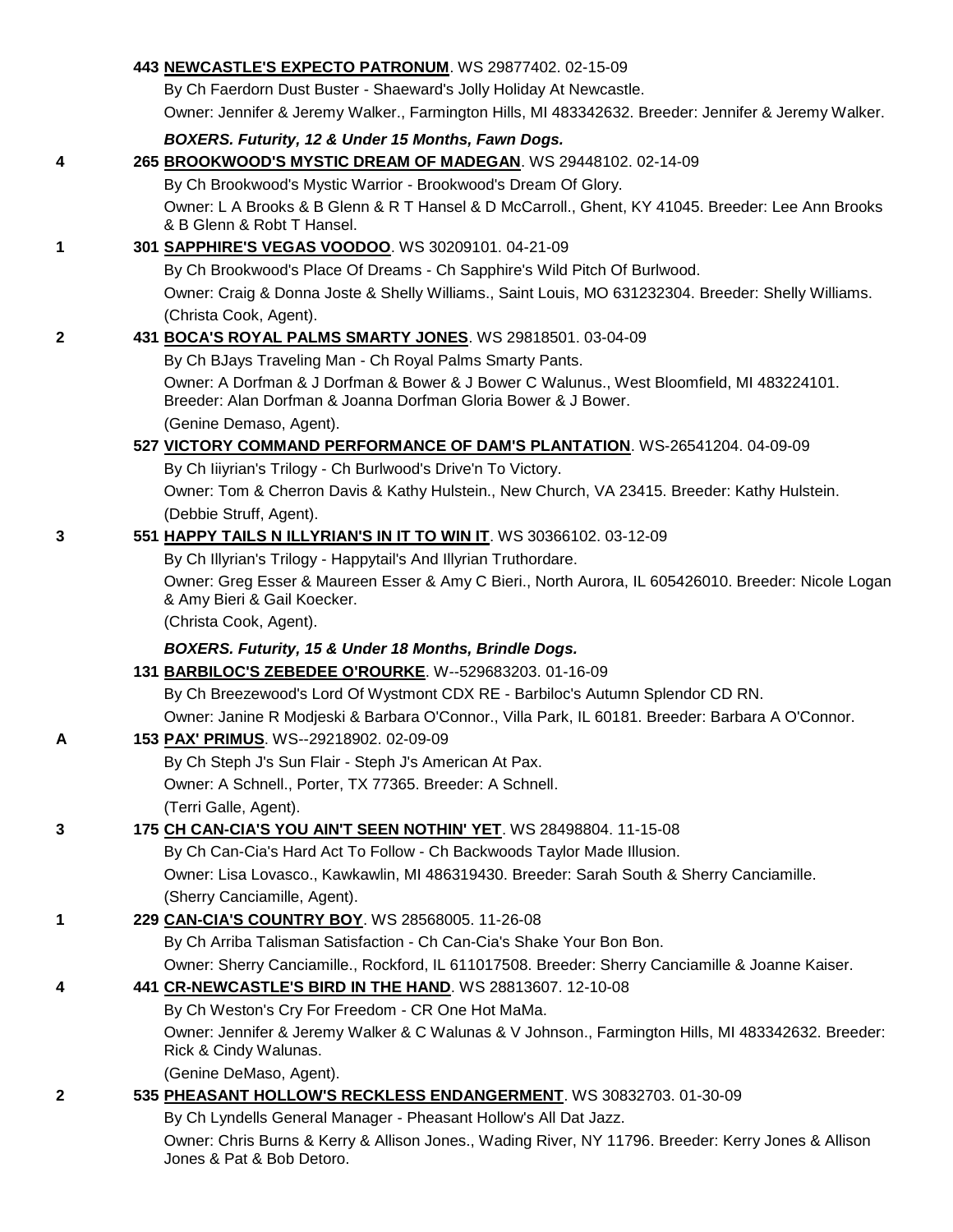|   |   | BOXERS. Futurity, 15 & Under 18 Months, Fawn Dogs.                                                                             |
|---|---|--------------------------------------------------------------------------------------------------------------------------------|
| 2 | 7 | <b>BRANDIWINE IF BY CHANCE AT MINSTREL. WS 28882301. 01-15-09</b>                                                              |
|   |   | By Ch Bentbrook Image Of High Noon - Minstrel's Half O' Chance.                                                                |
|   |   | Owner: Katherine S Nevius & Sheila S Lanahan., Annapolis, MD 214016574. Breeder: Roberta L Smith.                              |
|   |   | (Cheryl A Cates, Agent).                                                                                                       |
|   |   | 65 DESTINY'S CONNEMARA MASQUERADE. WS 29137203. 12-23-08                                                                       |
|   |   | By Ch Destiny's Prest-O Change-O - Ch River-Run's Paramount Masquerade.                                                        |
|   |   | Owner: Marion Hughes & Laurence Hughes., Ashtabula, OH 440047636. Breeder: Monica Lynch & Susan<br>Finley & Jennifer Krutilla. |
|   |   | (Marylou Hatfield, Agent).                                                                                                     |
|   |   | 117 SPECIAL K'S DEEP PURPLE @ CEDAR RIDGE. WS 30000203. 02-10-09                                                               |
|   |   | By Ch Illyrian's Trilogy - Special K's Move Over.                                                                              |
|   |   | Owner: Valerie Lillibridge & Rhonda Epley., Rockwell, IA 504698767. Breeder: Rhonda D Epley.                                   |
|   |   | (Cindy Crawford-Gorath, Agent).                                                                                                |
| A |   | 121 MASUE'S LUCKIEST GUY IN THE WORLD. WS 28851601. 01-05-09                                                                   |
|   |   | By Ch Pheasant Hollows A Surebet - Ch MaSue's Nothing But Luck.                                                                |
|   |   | Owner: Doris Camper & Kerry Camper., Troutville, VA 241750394. Breeder: Sue & Doug Tolbert.                                    |
|   |   | (K Page Conrad, Agent).                                                                                                        |
| 4 |   | 123 MASUE'S VIRGINIA GENTLEMAN OF ARIA. WS 28969801. 01-30-09                                                                  |
|   |   | By Ch MaSue's Out Of Luck - Ch MaSue's Fancy Affair.                                                                           |
|   |   | Owner: Doug & Sue Tolbert., Troutville, VA 241756674. Breeder: Sharon Fuerst.                                                  |
|   |   | (K Page Conrad, Agent).                                                                                                        |
| 1 |   | 195 CH PHEASANT' HOLLOWS ALL TIME HIGH. WS 29831401. 01-31-09                                                                  |
|   |   | By Ch Jacquet's Beau - Pheasant Hollws Lady Scarlett.                                                                          |
|   |   | Owner: Kerry Jones & Allison Jones & Daniel Jones., Wallkill, NY 12589. Breeder: Kerry Jones & Allison<br>Jones.               |
|   |   | 253 SPECIAL K'S PURPLE HAZE. WS 30000201. 02-10-09                                                                             |
|   |   | By Ch Illyrian's Trilogy - Special K's Move Over.                                                                              |
|   |   | Owner: Rhonda D & Patrick P Epley., Shell Rock, IA 506709626. Breeder: Rhonda D Epley.                                         |
| 3 |   | 315 CAN-CIA'S PICK UP MAN. WS 28568001. 11-26-08                                                                               |
|   |   | By Ch Arriba Talisman Satisfaction - Ch Can-Cia's Shake Your Bon Bon.                                                          |
|   |   | Owner: Theodore S Fickes DVM & Virginia Shames., Springfield, VA 221503024. Breeder: J Kaiser & S<br>Canciamille.              |
|   |   | 393 RAINEYLANE-RAMARCO FLIGHT PLAN. WS 29278401. 01-15-09                                                                      |
|   |   | By Ch Raineylane-Studio DaVinci - Ch Ramarco's Come Fly With Me.                                                               |
|   |   | Owner: Jack I & Bridget J Brown., Pelham, AL 351243665. Breeder: Connie M Burks & H Joe Kahre.                                 |
|   |   | 473 PRO N KMAC'S DECK THE HALLS. WS 29899303. 12-22-08<br>By PRO's Windtalker - PRO's To Love And To Cherish.                  |
|   |   | Owner: Kevin McDonald & Peggy Otto., Seneca, SC 296785454. Breeder: Kevin McDonald & Peggy Otto.                               |
|   |   | (Jorge Pinzon, Agent).                                                                                                         |
|   |   | BOXERS. Futurity, 6 & Under 9 Months, Brindle Bitches.                                                                         |
|   |   | 36 SHADIGEE'S MIDNIGHT SEDUCTION. WS 32371104. 11-02-09                                                                        |
|   |   | By Ch Summer's Blackjack Of Shadigee - Shadigee's Moonlit Mirage.                                                              |
|   |   | Owner: Lee & Mary Jane Nowak., Alvaton, KY 421227623. Breeder: Lee & Mary Jane Nowak & Alicia<br>Feldhousen.                   |
| 3 |   | 136 ROSEND-CONQUEST'S GARDEN PARTY. WS 31823903. 09-29-09                                                                      |
|   |   | By Ch R And G's Mystical Dancer - Ch Conquest-Rosend's Rich Girl.                                                              |
|   |   | Owner: Lynda & Jerry Yon & Bob & Debbie White., Tracy, CA 953779119. Breeder: Jerry & Lynda Yon &<br>Bob & Debbie White.       |
|   |   |                                                                                                                                |

(Kimberlie Steele-Gamero, Agent).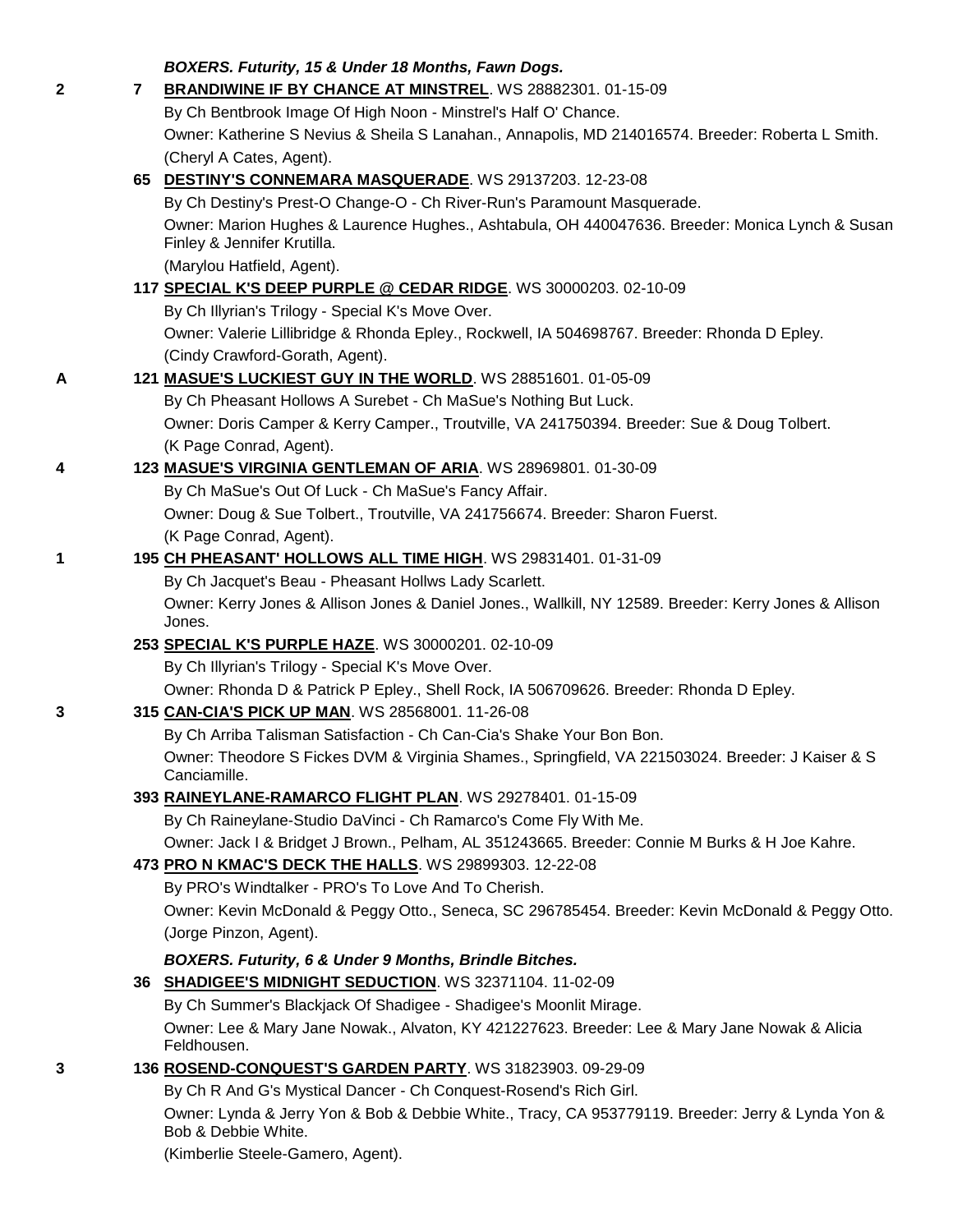#### **2 142 [CINNIBON-TELSTAR SPLASHING IN THE RAIN WITH SAYWIN](http://canis.infodog.com/files/bdogrsl1.prg;makc=WS_31297602;mdog=Cinnibon-Telstar_Splashing_In_The_Rain_With_Saywin;wins=all)**. WS 31297602. 08-27-09

By Ch Topaz' Liaison At Hitide - Ch Telstar's Dancing In The Rain.

Owner: Cindy Hearn & Bonnie Wagaman., White Lake, MI 483831938. Breeder: Bonnie Wagaman & Jennifer Tellier.

(Sherry Canciamille, Agent).

#### **192 [NASTINAN'S VISION OF GLORY](http://canis.infodog.com/files/bdogrsl1.prg;makc=WS_31875303;mdog=Nastinan_s_Vision_Of_Glory;wins=all)**. WS 31875303. 09-15-09

By Twinkle Star V Eurozone - Ch Mueller's Illicit Affair.

Owner: Deborah Marshall., East Aurora, NY 14052. Breeder: Melodee Lasky MD & Deborah Marshall. (Cindy Crawford-Gorath, Agent).

## **194 [NASTINAN'S VOICE OF GLORY](http://canis.infodog.com/files/bdogrsl1.prg;makc=WS_31875302;mdog=Nastinan_s_Voice_Of_Glory;wins=all)**. WS 31875302. 09-15-09

By Twinkle Star V. Eurozone - Ch Mueller's Illicit Affair.

Owner: Deborah Marshall., East Aurora, NY 14052. Breeder: Melodee Lasky MD & Deborah Marshall. (Cindy Crawford-Gorath, Agent).

#### **228 [KG'S GRAMPIES L'IL GIRL](http://canis.infodog.com/files/bdogrsl1.prg;makc=WS_33536501;mdog=KG_S_Grampies_L_il_Girl;wins=all)**. WS 33536501. 10-12-09

By Tickitbou N Bellagio Nostalgia - KG Two Part Harmony At Halcyon. Owner: Kim Long & Kristi L Wagg., NB, CN E5K 1B9. Breeder: Kristi L Wagg. (Debbie Struff, Agent).

## **242 [SALGRAY'S DUSTY MILLER](http://canis.infodog.com/files/bdogrsl1.prg;makc=WS_32190003;mdog=Salgray_s_Dusty_Miller;wins=all)**. WS 32190003. 10-24-09

By Ch Faerdorn Dust Buster - Salgray's Gift Of Gab.

Owner: Jennifer Stockmal & Jane Hamilburg-Guy., Derby, CT 06418. Breeder: Jane Hamilburg-Guy.

## **250 [KELLY'S PICTURE MAKER AT SHALSADE](http://canis.infodog.com/files/bdogrsl1.prg;makc=WS_32466402;mdog=Kelly_s_Picture_Maker_At_Shalsade;wins=all)**. WS 32466402. 11-07-09

By Ch Codack My Heart's Done Time RN - Ch Kelly's In The Nick Of Time.

Owner: Susan Kelly & Shirley Lowsade & Connie Buck & I Liotto., Kenner, LA 700627009. Breeder: Susan Kelly & Connie Back & Ike Liotto.

#### **252 [KELLY'S LITTLE CODACK SNAP SHOT](http://canis.infodog.com/files/bdogrsl1.prg;makc=WS_32466401;mdog=Kelly_s_Little_Codack_Snap_Shot;wins=all)**. WS 32466401. 11-07-09

By Ch Codack My Heart's Done Time RN - Ch Kelly's In The Nick Of Time.

Owner: Susan Kelly & Connie Buck & Ike Liotto., Kenner, LA 700627009. Breeder: Susan Kelly & Connie Back & Ike Liotto.

## **258 [BIG ROCK'S BEAUTIFUL DAY](http://canis.infodog.com/files/bdogrsl1.prg;makc=WS_31836101;mdog=Big_Rock_s_Beautiful_Day;wins=all)**. WS 31836101. 09-11-09

By Ch Duba Dae's Who's Your Daddy - Ch Telstar's Prudent Choice.

Owner: Anita Franzi & Jim Franzi., Nicasio, CA 94946. Breeder: Anita Franzi & Jennifer Tellier. (Wendy Bettis, Agent).

#### **274 [JUSTAWYNS DIAMOND LIL AT GRAND RIVER](http://canis.infodog.com/files/bdogrsl1.prg;makc=WS_32433802;mdog=Justawyns_Diamond_Lil_At_Grand_River;wins=all)**. WS 32433802. 11-09-09

By Ch Justawyn Ding Time At Heartacres - Grand River Skye Pigge.

Owner: Colleen Fobes & Ashley Wynieski., Geneva, OH 440419352. Breeder: Colleen Fobes & Ashley Wynieski.

## **276 [CINNRHEE HEARTACRE RAISNA RUKUS](http://canis.infodog.com/files/bdogrsl1.prg;makc=WQ308471CAN;mdog=Cinnrhee_Heartacre_Raisna_Rukus;wins=all)**. WQ308471CAN. 08-15-09

By K-Park Heart Acre At Cinnrhee - Cinnrhee Heart Acre Time For Joy. Owner: H Medley Small & Leah Quiring., Dresden ON, CN N0P 1M0. Breeder: H Medley Small & Margaret R Ashman.

## **278 [PHEASANT HOLLOW'S WHO'S FAMOUS NOW](http://canis.infodog.com/files/bdogrsl1.prg;makc=WS_32407503;mdog=Pheasant_Hollow_s_Who_s_Famous_Now;wins=all)**. WS 32407503. 09-22-09

By Ch Pheasant Hollows Macho Camacho - Ch Pheasant Hollows Perfect Anatomy.

Owner: Ellen M Meister & Kerry Jones & Alison Jones., Randolph, MA 023682026. Breeder: Kerry Jones & Leslie Brusie.

## **A 282 [LYNBARY'S COCO CHANEL](http://canis.infodog.com/files/bdogrsl1.prg;makc=WU_320776CAN;mdog=Lynbary_s_Coco_Chanel;wins=all)**. WU 320776CAN. 10-16-09

By Lynbary's MVP - Lynbary's Beat Goes On.

Owner: Guy Genois., Ormstown, QC, CN J0S 1K0. Breeder: Lianne Green & Barry Green & Lynn Green. (Debbie Struff, Agent).

## **310 [CINNRHEE HEARTACRE RAISIN KANE](http://canis.infodog.com/files/bdogrsl1.prg;makc=WQ_308472CAN;mdog=Cinnrhee_Heartacre_Raisin_Kane;wins=all)**. WQ 308472CAN. 08-15-09

By K Park Heart Acre At Cinnrhee - CinnrheeHeartacre Time For Joy.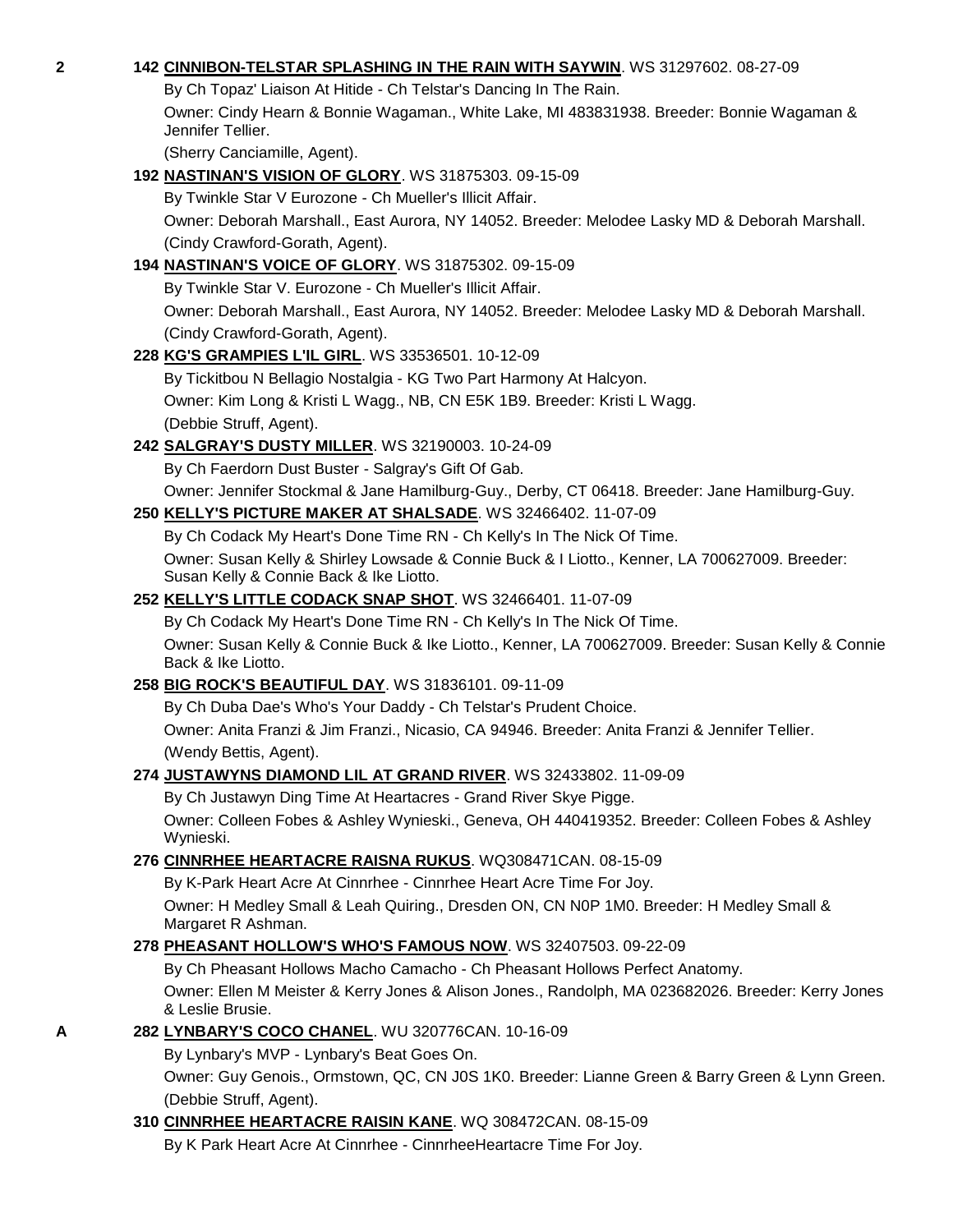Owner: Mark & Melissa Mathers & H Medley Small., London ON, CN N6G 3E2. Breeder: H Medley Small & Margaret R Ashman.

**334 [LYNBARY'S BELISSIMA](http://canis.infodog.com/files/bdogrsl1.prg;makc=WU_324668CAN;mdog=Lynbary_s_Belissima;wins=all)**. WU 324668CAN. 10-16-09 By Lynbary's MVP - Lynbary's Beat Goes On. Owner: Lianne Green & Barry Green & Lynn Green., Wakefield QC, CN J0X 3G0. Breeder: Lianne Green & Barry Green & Lynn Green. (Debbie Struff, Agent). **362 [DUBA-DAE'S T&G SHOW ME](http://canis.infodog.com/files/bdogrsl1.prg;makc=WS_32028803;mdog=Duba-Dae_s_T&G_Show_Me_The_Money;wins=all) THE MONEY**. WS 32028803. 10-31-09 By Ch Mi-T's Believe It Or Not - Ch Duba-Dae's I'M So Vain. Owner: Lynn P Jansson., Sandy, UT 840923671. Breeder: Tom & Gale Shay & Lynn P Jansson & Tia McLaughlin. (Wendy Bettis, Agent). **392 [SHARLEDARS FLORAL DISPLAY V KENASHER](http://canis.infodog.com/files/bdogrsl1.prg;makc=WS_31193701;mdog=Sharledars_Floral_Display_V_KenaSher;wins=all)**. WS 31193701. 08-15-09 By Ch Sharledar's Simply Decadent - Sharledar's Bella Bambino. Owner: Kenneth Johnson & Sherry Johnson., Hoschton, GA 305482113. Breeder: Sharon Darby. **1 426 [SHARLEDAR'S STARGAZER LILY](http://canis.infodog.com/files/bdogrsl1.prg;makc=WS_31193702;mdog=Sharledar_s_Stargazer_Lily;wins=all)**. WS 31193702. 08-15-09 By Ch Sharledar's Simply Decadent - Sharledar's Bella Bambino. Owner: Sharon Darby., Dillsboro, IN 47018. Breeder: Sharon Darby. (Tami Mishler, Agent). **434 [SALGRAY'S GOLD DUST](http://canis.infodog.com/files/bdogrsl1.prg;makc=WS_32190001;mdog=Salgray_s_Gold_Dust;wins=all)**. WS 32190001. 10-24-09 By Ch Faerdorn Dust Buster - Salgray's Gift Of Gab. Owner: Jane Hamilburg-Guy., Mansfield, MA 02048. Breeder: Jane Hamilburg-Guy. **436 [SALGRAY'S STAR DUSTER](http://canis.infodog.com/files/bdogrsl1.prg;makc=WS_32190002;mdog=Salgray_s_Star_Duster;wins=all)**. WS 32190002. 10-24-09 By Ch Faerdorn Dust Buster - Salgray's Gift Of Gab. Owner: Jane Hamilburg-Guy., Mansfield, MA 02048. Breeder: Jane Hamilburg-Guy. **482 [GC'S N SCHMIDT'S AIN'T SEEN NOTHIN' YET](http://canis.infodog.com/files/bdogrsl1.prg;makc=WS_32260101;mdog=GC_s_N_Schmidt_s_Ain_t_Seen_Nothin__Yet;wins=all)**. WS 32260101. 10-18-09 By Ch Raineylane-Studio DaVinci - Schmidt-GC Jorja Of Heart Acre. Owner: Cindy Yaeger & Glenn Yaeger., Marengo, OH 433349638. Breeder: Cindy Yaeger & Juli Schmidt. (Jack I Brown, Agent). **A 494 [WESTHAVEN-N-SHARLEDAR'S LANTANA](http://canis.infodog.com/files/bdogrsl1.prg;makc=WS_31193703;mdog=Westhaven-N-Sharledar_s_Lantana;wins=all)**. WS 31193703. 08-15-09 By Ch Sharledar's Simply Decadent - Sharledar's Bella Bambino. Owner: Dave & Tami Westendorf., Fairview, TN 370628118. Breeder: Sharon Darby. (Tami Mishler, Agent). **4 598 [DRACO'S GOLDEN MARGUERITA AT HABERLS](http://canis.infodog.com/files/bdogrsl1.prg;makc=WS_31868201;mdog=Draco_s_Golden_Marguerita_At_Haberls;wins=all)**. WS 31868201. 09-19-09 By Ch Guapo Soto - Ch Haberl's Forever Young CD RE. Owner: Jorge Pinzon & J Haberl & M J Alencewicz., Montverde, FL 34756. Breeder: M J Alencewicz & J Haberl & B J Barnhart & D Garrett. *BOXERS. Futurity, 6 & Under 9 Months, Fawn Bitches.* **20 [CALICOPS NORTHERN VOYAGE](http://canis.infodog.com/files/bdogrsl1.prg;makc=WS_32696401;mdog=Calicops_Northern_Voyage;wins=all)**. WS 32696401. 11-07-09 By Aracrest Epic - PJ&Kimberlys Tiffany Diamond. Owner: Laraine Caliri & Peter Caliri., High Falls, NY 124405804. Breeder: Laraine Caliri. (Debbie Struff, Agent). **A 50 [CAPRI'S FAME N FORTUNE](http://canis.infodog.com/files/bdogrsl1.prg;makc=WS_32012201;mdog=Capri_s_Fame_N_Fortune;wins=all)**. WS 32012201. 09-22-09 By Ch Capri's Woods End Spellcaster - Ein-Vons Kiss N Tell. Owner: Barbara Bachman & Kimberlie Steele., Atlanta, GA 303273732. Breeder: Barbara Bachman & Kimberlie Steele. **88 [BELLA SHE'S A DEVIL IN DISGUISE](http://canis.infodog.com/files/bdogrsl1.prg;makc=WS_31786401;mdog=Bella_She_s_A_Devil_In_Disguise;wins=all)**. WS 31786401. 09-09-09 By Ch Windkist Champagne Toast To Sable - Ch Wavelore Soto. Owner: Francine Schauble & William Schauble., Kirkland, WA 980345600. Breeder: Bill Schauble & Fran Schauble.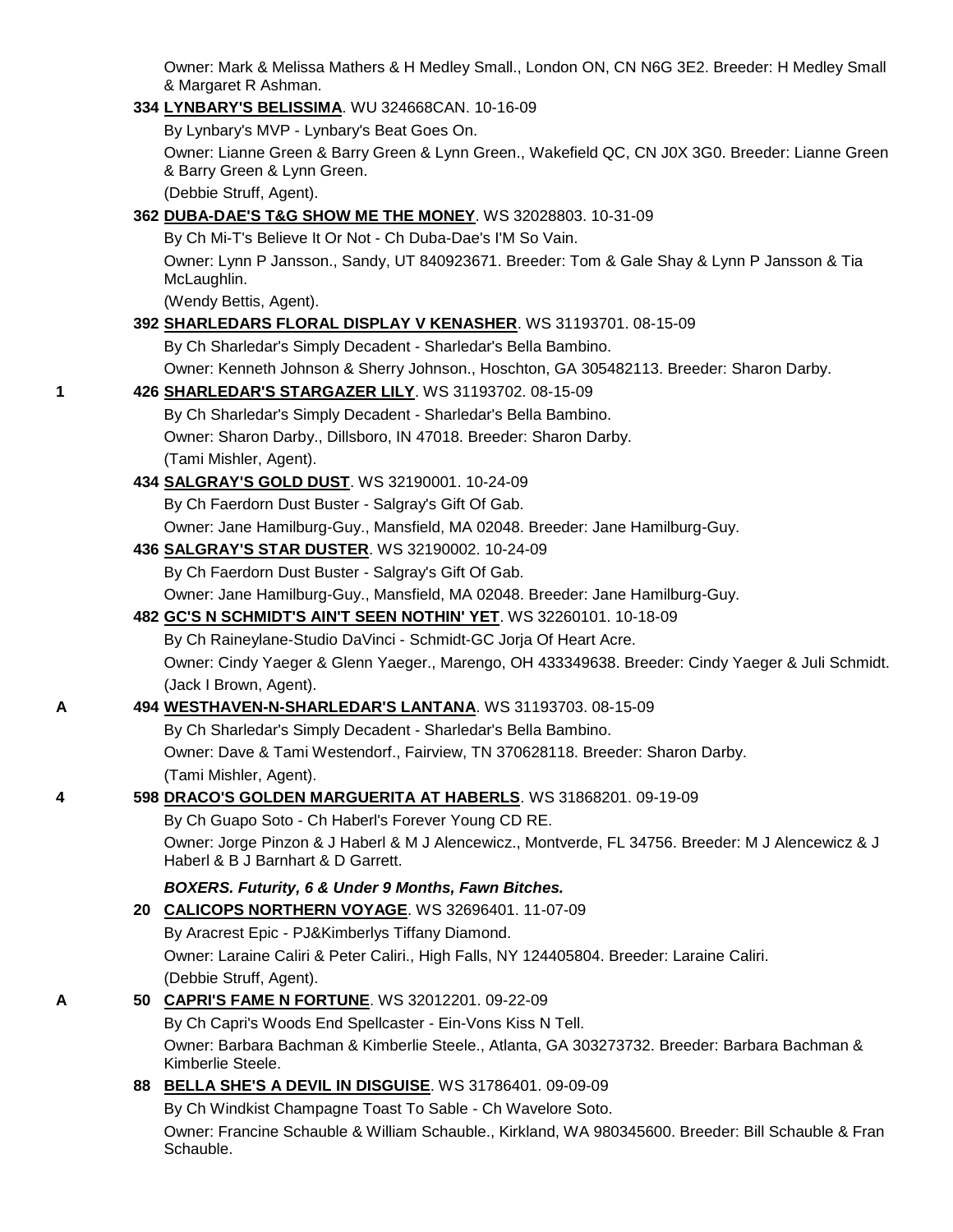(Cindy Crawford Gorath, Agent).

| 3     | 138 ROSEND-CONQUEST'S I WANNA TALK ABOUT ME. WS 31823904. 09-29-09                                                                       |
|-------|------------------------------------------------------------------------------------------------------------------------------------------|
|       | By Ch R And G's Mystical Dancer - Ch Conquest-Rosend's Rich Girl.                                                                        |
|       | Owner: Lynda & Jerry Yon & Bob & Debbie White., Tracy, CA 953779119. Breeder: Jerry & Lynda Yon &<br>Bob & Debbie White.                 |
|       | (Kimberlie Steele-Gamero, Agent).                                                                                                        |
|       | 208 NANTESS SIMPLY THE BEST. WS 31397201. 08-29-09                                                                                       |
|       | By Ch Adellin's Simply Nantess - Ch Nantess Struts Yourself.                                                                             |
|       | Owner: Nancy Savage & Tessie Savage., Table Grove, IL 61482. Breeder: Nancy & Tessie Savage.                                             |
|       | 230 ROSEND'S N GRAND'S SHE'S GOT THE LOOK. WS 31823902. 09-29-09                                                                         |
|       | By Ch R And G's Mystical Dancer - Ch Conquest-Rosend's Rich Girl.                                                                        |
|       | Owner: Gene Garrett & Rand Martin., Sacramento, CA 958351714. Breeder: Lynda Yon.                                                        |
| 1/BPF | 232 TELSTAR'S ALL THAT GLITTERS AT CINNI-BON. WS 31297601. 08-27-09                                                                      |
|       | By Ch Topaz' Liaison At Hitide - Ch Telstar's Dancing In The Rain.                                                                       |
|       | Owner: Bonnie Wagaman & Jennifer Tellier., Fallbrook, CA 920284505. Breeder: Bonnie Wagaman &<br>Jennifer Tellier.                       |
| 2     | 338 BELCO'S CHAMPAGNE TWIST. WS 31803003. 09-24-09                                                                                       |
|       | By Ch Belco's Longkiss Good Knight - Ch Belco's Copper Moon.                                                                             |
|       | Owner: Nancy & Lee Perron & P Gelinas & E Davis., Tannton, MA 022800145. Breeder: Patricias Gelinas<br>& Jenifer Gelinas & L Davis.      |
| 4     | 414 HABERL'S GOLDEN CHILD. WS 31868203. 09-19-09                                                                                         |
|       | By Ch Guapo Soto - Ch Haberl's Forever Young CD RE.                                                                                      |
|       | Owner: Khamphieng Vixayo & JoAnn Haberl., Saint Petersburg, FL 337024038. Breeder: MaryJane<br>Alencewicz & JoAnn Haberl & B J Barnhart. |
|       | 456 INSPIRATION'S POP STAR. WS 31954401. 09-11-09                                                                                        |
|       | By Ch Woods End Time'N Again - Ch Inspiration's Reflect On This.                                                                         |
|       | Owner: Gina Freer., Auburn, IN 467069312. Breeder: Gina Freer.                                                                           |
|       | (Christa Cook, Agent).                                                                                                                   |
|       | 458 INSPIRATION'S PICTURESQUE. WS 31954403. 09-11-09                                                                                     |
|       | By Ch Woods End Time'N Again - Ch Inspiration's Reflect On This.                                                                         |
|       | Owner: Gina Freer., Auburn, IN 467069312. Breeder: Gina Freer.                                                                           |
|       | (Christa Cook, Agent).                                                                                                                   |
|       | 468 CR SPECIAL AGENT KATLYN TODD. WS 32505301. 10-10-09                                                                                  |
|       | By Ch Bjays Traveling Man - CR Request ForGrace.                                                                                         |
|       | Owner: Rick Walunas & Cindy Walunas., Montague, MI 494379461. Breeder: Rick Walunas & Cindy<br>Walunas.                                  |
|       | (G Demaso, Agent).                                                                                                                       |
|       | BOXERS. Futurity, 9 & Under 12 Months, Brindle Bitches.                                                                                  |
|       | 34 TELSTAR'S SIMPLY IRRESISTIBLE OF ECOT. WS 30462401. 05-13-09                                                                          |
|       | By Ch Telstar's Dixieland Band - Ch Telstar's Barefoot Contessa II.                                                                      |
|       | Owner: Enrique Trapaga., Calimaya Edo Mexico, MX 52220. Breeder: Jennifer Tellier.                                                       |
|       | (Kimberly Pastella-Calvacca, Agent).                                                                                                     |
|       | 118 PARASOL STRUTTIN HER STUFF AT KELLY. WS 31960503. 07-29-09                                                                           |
|       | By Ch Kelly's Three Time's A Charm - Parasol's Emerald Isle.                                                                             |
|       | Owner: Susan Kelly., Pearl River, LA 704525003. Breeder: S Kelly & M Hennessey & J Meyer & L Chaplin<br>& C Crooke.                      |
| 1     | 128 JENBUR'S MIDNIGHT STAR. WS 30299301. 05-24-09                                                                                        |
|       | By Ch Interlude's Never A Doubt RA - JenBur's Lola Bridgeta.                                                                             |
|       | Owner: Jennifer Crane., Wilmette, IL 60091. Breeder: Jennifer Crane & Gregory Esser.                                                     |
|       | (Stanley Flowers, Agent).                                                                                                                |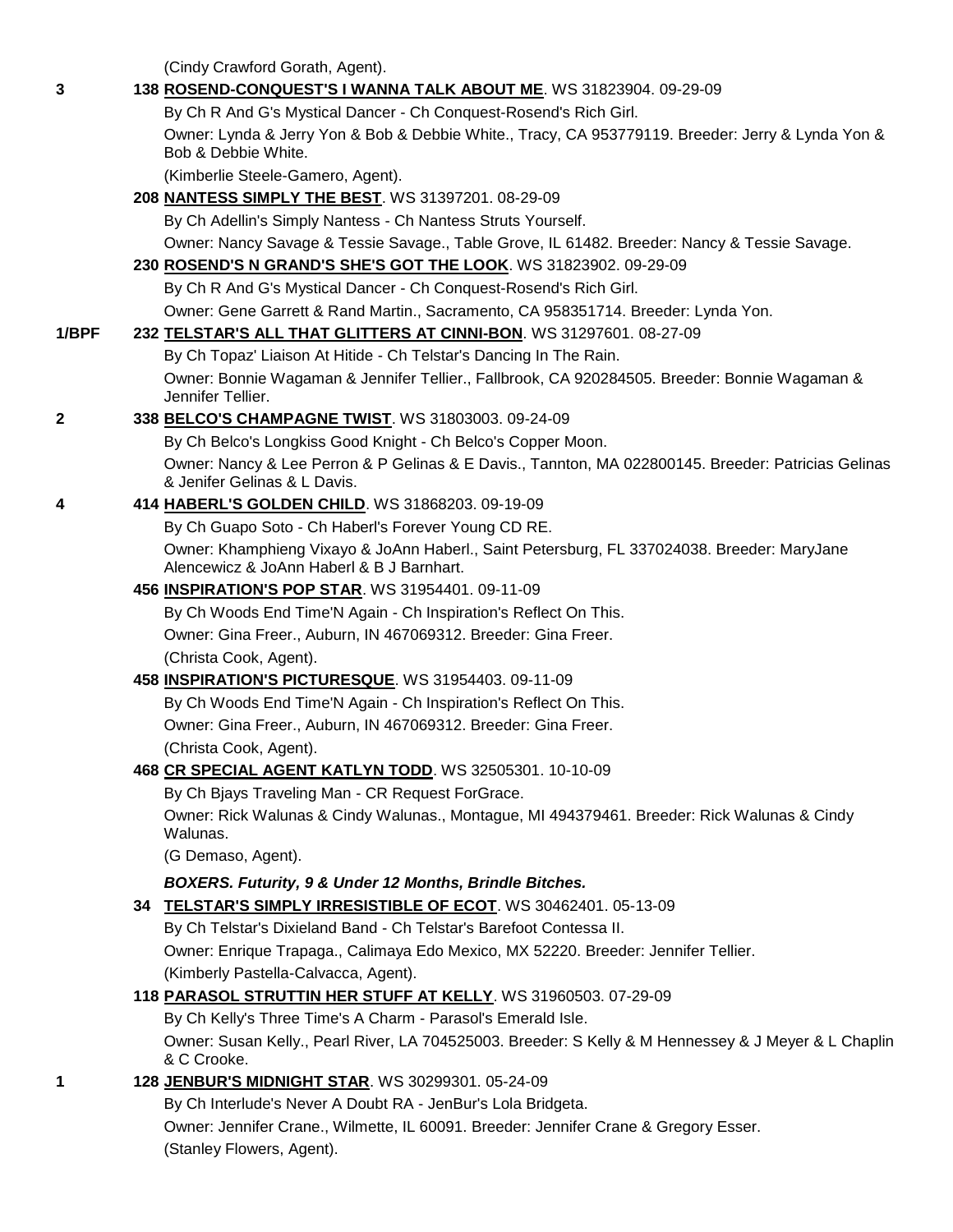| 2 | 134 PHEASANT HOLLOW'S FLIGHT OF FANCY. WS 31730302. 07-10-09                                                                                           |
|---|--------------------------------------------------------------------------------------------------------------------------------------------------------|
|   | By Ch Pheasant Hollow's Kryptonite - Ch Pheasant Hollow's Fancy Foot Work.                                                                             |
|   | Owner: Linda S Zazula & Kerry Jones., Georgetown, TX 786335323. Breeder: Patricia Detoro & Robert                                                      |
|   | Detoro.                                                                                                                                                |
|   | (Allison Jones, Agent).                                                                                                                                |
|   | 146 CACHET'S TICKET TO RIDE. WS 30811106. 07-03-09                                                                                                     |
|   | By Ch Cachet'N Justa's Unforgiven - Ch Cachet's Sequel.                                                                                                |
|   | Owner: L Magowitz & L Tibbitts-Ridings & T Kaiser & S Kaiser., Troy, NY 121808502. Breeder: Len<br>Magowitz & Lou-Ann Tibbitts-Ridings & Terri Kaiser. |
| A | 158 BOXERPATCH'S UNUSAL BEHAVIOR @ CLASSIC BOXERS. WS 31278604. 08-09-09                                                                               |
|   | By Moon Valley Foolproof - BoxerPatch's Sexy Southern Girl.                                                                                            |
|   | Owner: James & Sandy Rodweller & Dee Singleton., N Ft Myers, FL 339177507. Breeder: Dee Singleton.                                                     |
|   | 166 AVALON'S COSMOPOLITAN. WS 31686401. 06-17-09                                                                                                       |
|   | By Ch Avalon's Windwalker - Ch Avalon's Lalique.                                                                                                       |
|   | Owner: Norra L Hansen & Dr Daniel Buchwald., Augusta, NJ 078220190. Breeder: Norra L Hansen & Dr<br>Daniel Buchwald & Janice Boess.                    |
|   | 168 AVALON'S DASSIN BARBARELLA. WS 31683901. 06-17-09                                                                                                  |
|   | By Ch Avalon's Windwalker - Avalon's Moondance.                                                                                                        |
|   | Owner: Norra Hansen & Dr Daniel Buchwald & Joseph Vergnetti., Augusta, NJ 078220190. Breeder:<br>Norra L Hansen & Dr Daniel Buchwald.                  |
| 4 | 196 MOON VALLEY STORYBOOK PRINCESS. WS 31076802. 07-14-09                                                                                              |
|   | By Ch Karzmin Backatcha Tounchstone - Moon Valley Just A Wym.                                                                                          |
|   | Owner: Kay Palade-Peiser & Dee Singleton., Sarasota, FL 34232. Breeder: Kay Palade Peiser.                                                             |
|   | 296 AMITY HALL PRIZMS SUNSET SONATA. WS 30695101. 06-24-09                                                                                             |
|   | By Ch Amity Hall's All About Me - Prizms Stolen Jewel.                                                                                                 |
|   | Owner: Vicky Curtis & Beth Downey., Westpoint, TN 384865606. Breeder: Carla Amsdell.                                                                   |
|   | (Jack I Brown, Agent).                                                                                                                                 |
| 3 | 348 SHARLEDARS DIVINITY. WS 31395601. 07-21-09                                                                                                         |
|   | By Ch Raklyns Stealing The Show - Ch Sharledar's Simply Divine.                                                                                        |
|   | Owner: Sharon Darby., Dillsboro, IN 47018. Breeder: Sharon Darby.                                                                                      |
|   | (Tami Mishler, Agent).                                                                                                                                 |
|   | 432 ENCORE'S HULLABALOO. WS 33303001. 06-19-09                                                                                                         |
|   | By Ch Encore's Bismark - Ch Faerdorn Alchemy At Global.                                                                                                |
|   | Owner: Dr Christine M Schweizer DVM & Cheryl Cates., Penfield, NY 14526. Breeder: Cheryl A Cates &<br>Katherine Nevious & KTi Jensen.                  |
|   | 478 DC'S MISS ELEANOR RIGBY OF JERICO. WS 31176202. 08-05-09                                                                                           |
|   | By Ch Heart Acres Stingray Of Cinnrhee - Ch DC's Precious Gem Of Shadigee.                                                                             |
|   | Owner: Jeanie Cornelison & Donna Schafer., Trussville, AL 351734193. Breeder: Donna Schafer.                                                           |
|   | (Jack I Brown, Agent).                                                                                                                                 |
|   | 580 KATANDY'S TIME LINE. WS 31531202. 07-29-09                                                                                                         |
|   | By Ch Hi-Tech Johnny J Of Boxerton - Ch Katandy's Magic Pixie Dust.                                                                                    |
|   | Owner: Lee Morris., Davidsonville, MD 210352013. Breeder: Lee Morris.                                                                                  |
|   | BOXERS. Futurity, 9 & Under 12 Months, Fawn Bitches.                                                                                                   |
|   | 58 MCGEE N SUNSETS STEALING TOMORROW. WS 31169904. 07-11-09                                                                                            |
|   | By Ch Bravo 'N' Sunset Stealing Time - Ch Robertson McGee Tomorrows Hope.                                                                              |
|   | Owner: Miguel Ases & Todd Corley., New York, NY 10011. Breeder: Howard & Sherry McGee.                                                                 |
|   | (Debbie Struff, Agent).                                                                                                                                |
|   | 140 PIEUTKA'S KATTIA OF SAVVY. WS 31406203. 08-05-09                                                                                                   |
|   | By Ch Amity Hall's All About Me - Ch Pieutka's JJ's Hebeca Nhaya.                                                                                      |

Owner: Annie Morgan & Jennifer Pisarchick., Lebanon, OH 450368234. Breeder: Jennifer Pisarchick-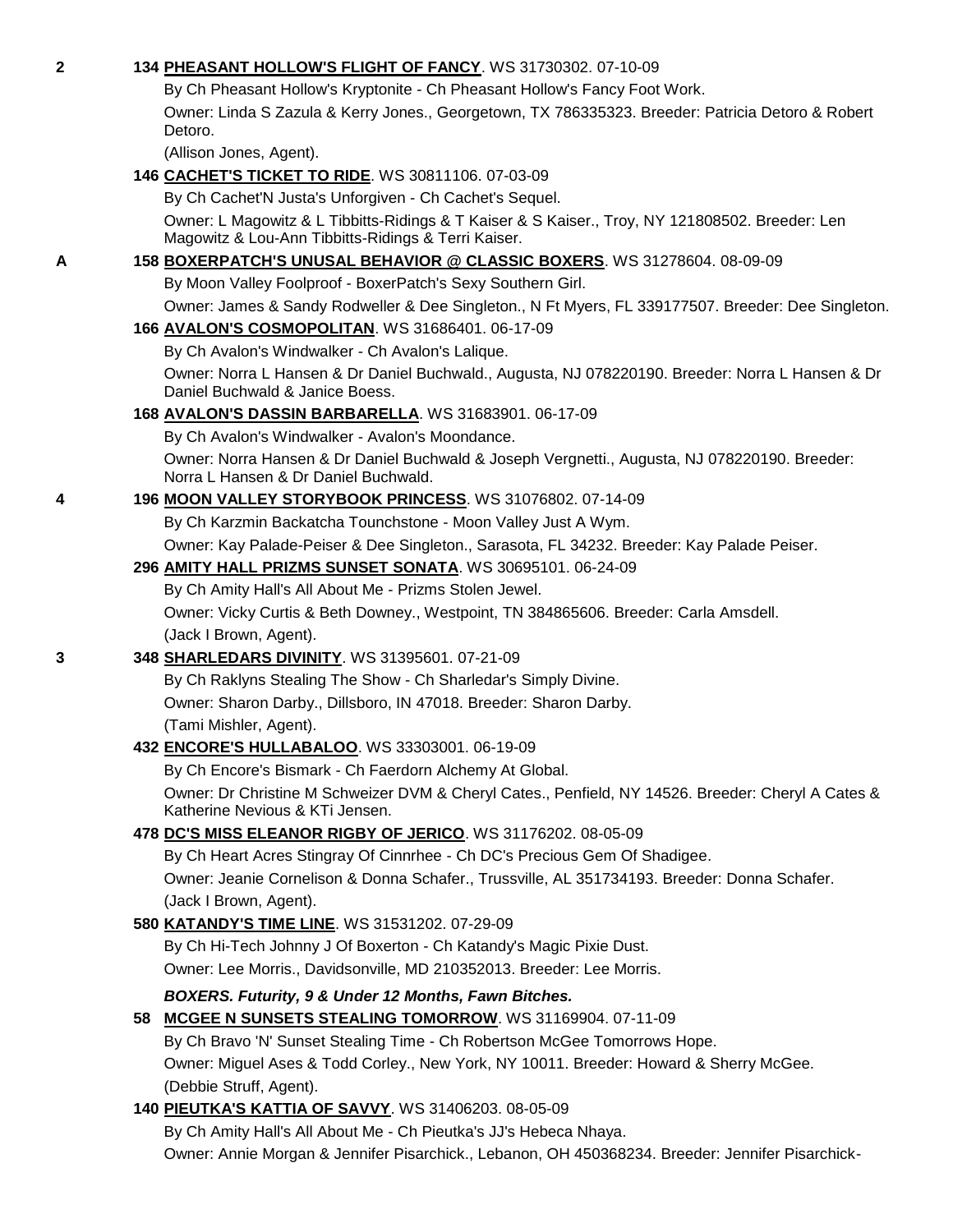Dondero.

(Jack I Brown, Agent).

|   | 152 CEDARLIN'S GRACEFUL BEGINNINGS. WS 30892103. 06-15-09                                                                      |
|---|--------------------------------------------------------------------------------------------------------------------------------|
|   | By Ch Naja's Enterprise Of Summer - Ch Regal's Full Of Ten Der Grace RA OJP.                                                   |
|   | Owner: Rebecca & Eric Gilchrist., North Liberty, IA 523179730. Breeder: Rebecca Gilchrist & Korinne<br>Vanderpool.             |
|   | (Tessie Savage, Agent).                                                                                                        |
| 4 | 178 ENSIGN'S PARISIAN'S KISS AT SUNSET. WS 31634301. 06-30-09                                                                  |
|   | By Ch Duba-Dae's Buster Brown - Ch Ensign's Drama Queen At Brandiwine.                                                         |
|   | Owner: David Yenne., Olympia, WA 985133491. Breeder: Annette Clark.                                                            |
|   | (Michael Shepherd, Agent).                                                                                                     |
|   | 204 NANTESS TOP NOTCH TANGO DANCER. WS 30506703. 06-02-09                                                                      |
|   | By Ch Draymia Moon Valley Impact - Ch Sarkels Set-Em Up At Nantess.                                                            |
|   | Owner: Don & Gladys O'Brien & Nancy Savage & Tessie Savage., Beaumont, TX 777063335. Breeder:<br>Nancy Savage & Tessie Savage. |
|   | (Tina Starr, Agent).                                                                                                           |
|   | 214 PEPRHL LIFE'S A DANCE WITH DEBLYN. WS 30844201. 06-29-09                                                                   |
|   | By Ch Regal's Heeere's Johnny UD RN - Ch Peprhl Will You Dance Marbo CD RA NA NAJ NF.                                          |
|   | Owner: Debra Owens & Caitlyn Owens., Luther, IA 50152. Breeder: Sue Ann Thompson.                                              |
|   | 254 DUSTY ROAD'S BILLIE JEAN. WS 31085701. 08-03-09                                                                            |
|   | By Twinkle Star V. Eurozone - Ch Dustyroad's Run Don't Walk.                                                                   |
|   | Owner: Judith & Randall Pasbrig., Peyton, CO 808319328. Breeder: Judith Pasbrig & Randall Pasbrig.                             |
| A | 262 DORADO'S GOGO BOOTS. WL309928CAN. 06-15-09                                                                                 |
|   | By Ch Brookwood's Full Moon - Ch Dorado's Roses And Chrome.                                                                    |
|   | Owner: Karen Knox., Surrey BC, CN V4N 1M9. Breeder: Karen Knox.                                                                |
|   | (Michelle Yeadon, Agent).                                                                                                      |
| 1 | 264 DORADO'S SAID IN SILVER. WL309930CAN. 06-15-09                                                                             |
|   | By Ch Brookwood's Full Moon - Ch Dorado's Roses And Chrome.                                                                    |
|   | Owner: Karen Knox., Surrey BC, CN V4N 1M9. Breeder: Karen Knox.                                                                |
|   | (Michelle Yeadon, Agent).                                                                                                      |
| A | 268 NANTESS NU WAY TO IMPACT. WS 30506702. 06-02-09                                                                            |
|   | By Ch Draymia Moon Valley Impact - Ch Sarkels Set-Em Up At Nantess.                                                            |
|   | Owner: Nancy & Tessie Savage., Table Grove, IL 614829619. Breeder: Nancy Savage & Tessie Savage.                               |
| A | 290 SPRINGBROOK'S BOOT SCOOTIN' BOOGIE. WS 31119401. 07-19-09                                                                  |
|   | By Ch Triple Crown's Prince Of Thieves - Ch Can-Cia Voodoo Mama.                                                               |
|   | Owner: Mary Dohm & Sherry Canciamille., Wilmington, IL 604818983. Breeder: Sherry Canciamille &<br>Mary Dohm.                  |
| 2 | 292 SPRINGBROOK'S BORN TO BOOGIE. WS 31119404. 07-17-09                                                                        |
|   | By Ch Triple Crown's Prince Of Thieves - Ch Can-Cia's Voodoo Mama.                                                             |
|   | Owner: Mary Dohm & Sherry Canciamille., Wilmington, IL 604818983. Breeder: Sherry Canciamille &                                |
|   | Mary Dohm.                                                                                                                     |
|   | 306 SHARLEDAR'S DIVINE IMAGE. WS 31395605. 07-21-09                                                                            |
|   | By Ch Raklyns Stealing The Show - Ch Sharledar's Simply Divine.                                                                |
|   | Owner: James A Riggi., Bear, DE 197012182. Breeder: Sharon Darby.                                                              |
|   | 356 PIEUTKA'S JJ'S PAWNIA OF AMITY HALL. WS 31406202. 08-05-09                                                                 |
|   | By Ch Amity Hall's All About Me RN - Ch Pieutka's JJ's Hebeca Nhaya.                                                           |
|   | Owner: Jennifer Pisarchick & John Pisarchick., Coaldale, PA 182181127. Breeder: Jennifer M Pisarchick.                         |
|   | 408 CEDARLIN'S ABSOLUTELY FETCHING. WS 30892104. 06-15-09                                                                      |
|   | By Ch Naja's Enterprise Of Summer - Ch Regal's Full Of Ten Der Grace RA OJP.                                                   |
|   | Owner: Joyce Whittal & Rebecca Gilchrist., Savannah, GA 314103560. Breeder: Rebecca Gilchist &                                 |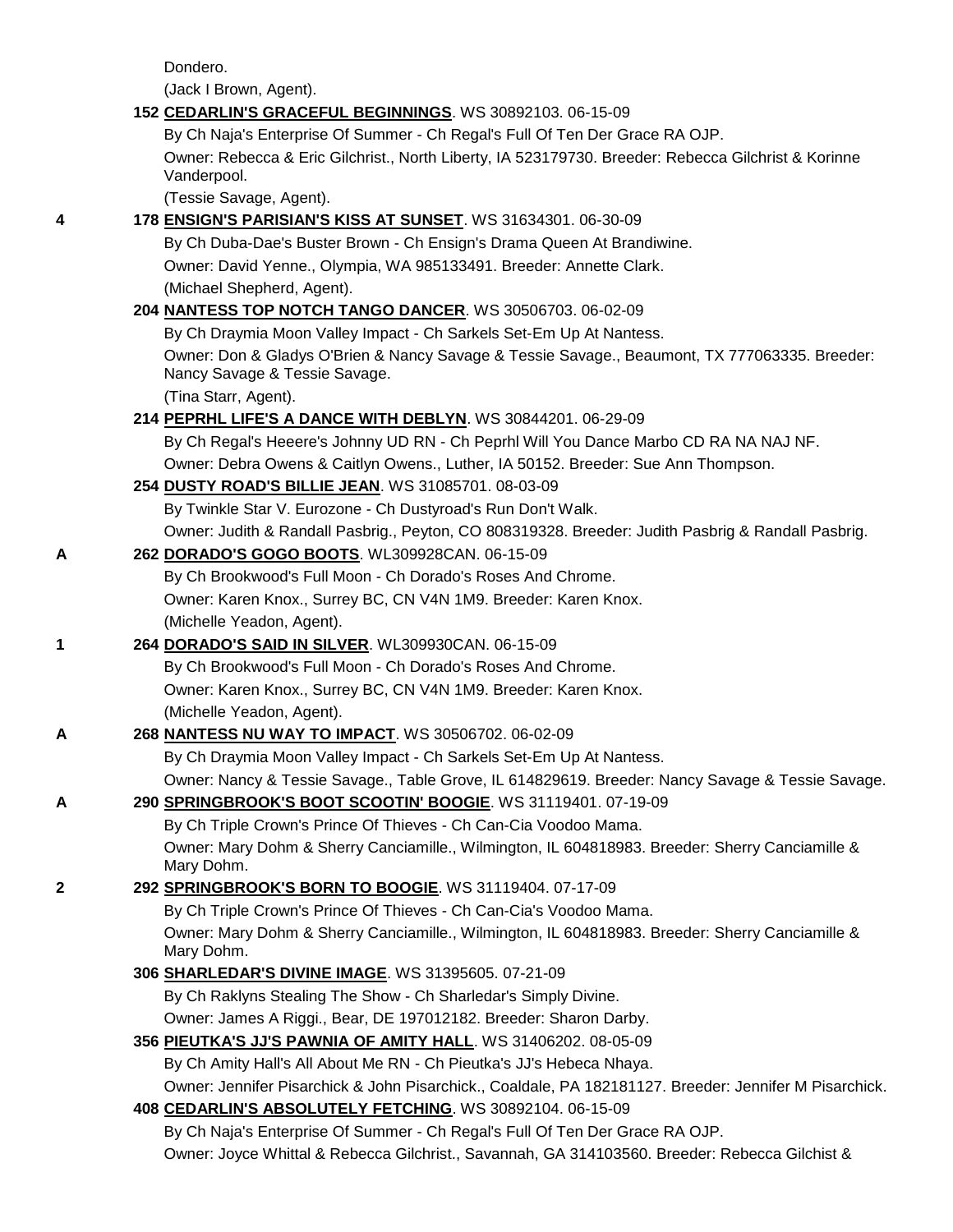Korinne Vanderpool.

(Kimberly A Pastella-Calvacca, Agent).

#### **3 438 [SHARLEDAR'S DIVINE ILLUSION](http://canis.infodog.com/files/bdogrsl1.prg;makc=WS_31395602;mdog=Sharledar_s_Divine_Illusion;wins=all)**. WS 31395602. 07-21-09

By Ch Raklyns Stealing The Show - Ch Sharledar's Simply Diving.

Owner: John & Nanette Hauprich & S Darby., Reedville, VA 22539. Breeder: Sharon Darby. (Tami Mishler, Agent).

## **446 [MCGEE N SUNSET STEALING MY SOMETHING SPECIAL](http://canis.infodog.com/files/bdogrsl1.prg;makc=WS_31169901;mdog=McGee_N_Sunset_Stealing_My_Something_Special;wins=all)**. WS 31169901. 07-11-09

By Ch Bravo N Sunset Stealing Time - Ch Robinson-McGee Tomorrow's Hope. Owner: Howard & Sherry McGee., Collins, MS 394280582. Breeder: Howard & Sherry Mcgee. (Terry Galle, Agent).

#### **464 [SAVOYE'S PALOMINO DIAMOND](http://canis.infodog.com/files/bdogrsl1.prg;makc=WS_31230904;mdog=Savoye_s_Palomino_Diamond;wins=all)**. WS 31230904. 07-01-09

By Ch Burlwood's Loverboy - Savoye's Cavalier Lace.

Owner: Pamela Savoye & Barbara Savoye., Omaha, NE 681301548. Breeder: Megan Byers & Pamela Savoye.

(Rhonda A Nickels, Agent).

#### *BOXERS. Futurity, 12 & Under 15 Months, Brindle Bitches.*

#### **32 [SUNDARBY'S ROMP-N-ROULETTE](http://canis.infodog.com/files/bdogrsl1.prg;makc=WS_29592802;mdog=Sundarby_s_Romp-N-Roulette;wins=all)**. WS 29592802. 03-06-09

By Ch Bropat Sundarby's Stitch-N-Time - Ch Sundarby's Scout-N-About.

Owner: Dawn M Darby., Palm Beach Gardens, FL 334187250. Breeder: P & L Renaud & Dawn Darby. (K Page Conrad, Agent).

#### **40 [UPPERCUTS ONE LAST PUNCH](http://canis.infodog.com/files/bdogrsl1.prg;makc=WS_30397901;mdog=Uppercuts_One_Last_Punch;wins=all)**. WS 30397901. 01-30-09

By Ch Summer's Blackjack Of Shadigee - Ch Uppercuts April Fourth Rose.

Owner: Jim Gillanders & Francine Gillanders., Tupperville ON, CN N0P 2M0. Breeder: Jim & Francine Gillanders.

#### **4 54 [CRYSTO ZINGARA VOILA](http://canis.infodog.com/files/bdogrsl1.prg;makc=WS_30757003;mdog=Crysto_Zingara_Voila;wins=all)**. WS 30757003. 04-27-09

By Ch Triple Crown's Prince Of Thieves - Ch Crystos Breathless.

Owner: Stephanie & Joseph Cornetto & Tami Mishler., Glen Campbell, PA 157427105. Breeder: Anthony Finney & Crystal Finney & Tami Mishler.

(Marylou Hatfield, Agent).

#### **2 62 [PEARLISLE'S TRIAL BY FIRE](http://canis.infodog.com/files/bdogrsl1.prg;makc=WS_29925301;mdog=Pearlisle_s_Trial_By_Fire;wins=all)**. WS 29925301. 03-23-09

By Ch Kg Halcyon Fire King - Ch Pearl Isle's Replica Of Standing "O" CD.

Owner: Dr Robert C Hallock & Grace D Hallock., Cheshire, CT 06410. Breeder: Dr Robert C & Grace D Hallock.

(Debbie Struff, Agent).

## **150 [STEPH J'S SPECIAL VALENTINE DELIVERY](http://canis.infodog.com/files/bdogrsl1.prg;makc=WS_29245301;mdog=Steph_J_s_Special_Valentine_Delivery;wins=all)**. WS 29245301. 02-14-09

By Ch Steph J's It's My Attitude - Ch Steph J's Solar Wind.

Owner: Stephania Jenks., Kingwood, TX 773393432. Breeder: Stephania Jenks. (Terri Galle, Agent).

## **154 [ENCORE'S XANADU](http://canis.infodog.com/files/bdogrsl1.prg;makc=WS_33267701;mdog=Encore_s_Xanadu;wins=all)**. WS 33267701. 03-03-09

By Ch Encore's Bismark - Encore Majestic Ablaze.

Owner: Amber & Daniel Gates & Cheryl Gates., Ft Leavenworth, KS 660270143. Breeder: Sherri Lomas & Cheryl Cates.

## **216 [STONEWALL'S NICKEL BEER NIGHT AT WHITEPINES](http://canis.infodog.com/files/bdogrsl1.prg;makc=WS_29995704;mdog=Stonewall_s_Nickel_Beer_Night_At_Whitepines;wins=all)**. WS 29995704. 04-24-09

By Ch White Pines High Expectations - Stonewall's Center Field. Owner: Barbara Tuskas., Hinckley, OH 44233. Breeder: Barbara Tuskas.

## **244 [BLACKHAWK'S FINAL SCORE](http://canis.infodog.com/files/bdogrsl1.prg;makc=WS_29968901;mdog=Blackhawk_s_Final_Score;wins=all)**. WS 29968901. 04-04-09

By Ripn T's Ricochet - Ch Merical's Lightning Strike.

Owner: Cecily Joque., Tacoma, WA 98405. Breeder: Cecily Joque.

## **246 [BLACKHAWK'S MERICAL ON ICE](http://canis.infodog.com/files/bdogrsl1.prg;makc=WS_29968902;mdog=Blackhawk_s_Merical_On_Ice;wins=all)**. WS 29968902. 04-04-09

By Ripn T's Ricochet - Ch Merical's Lightning Strike.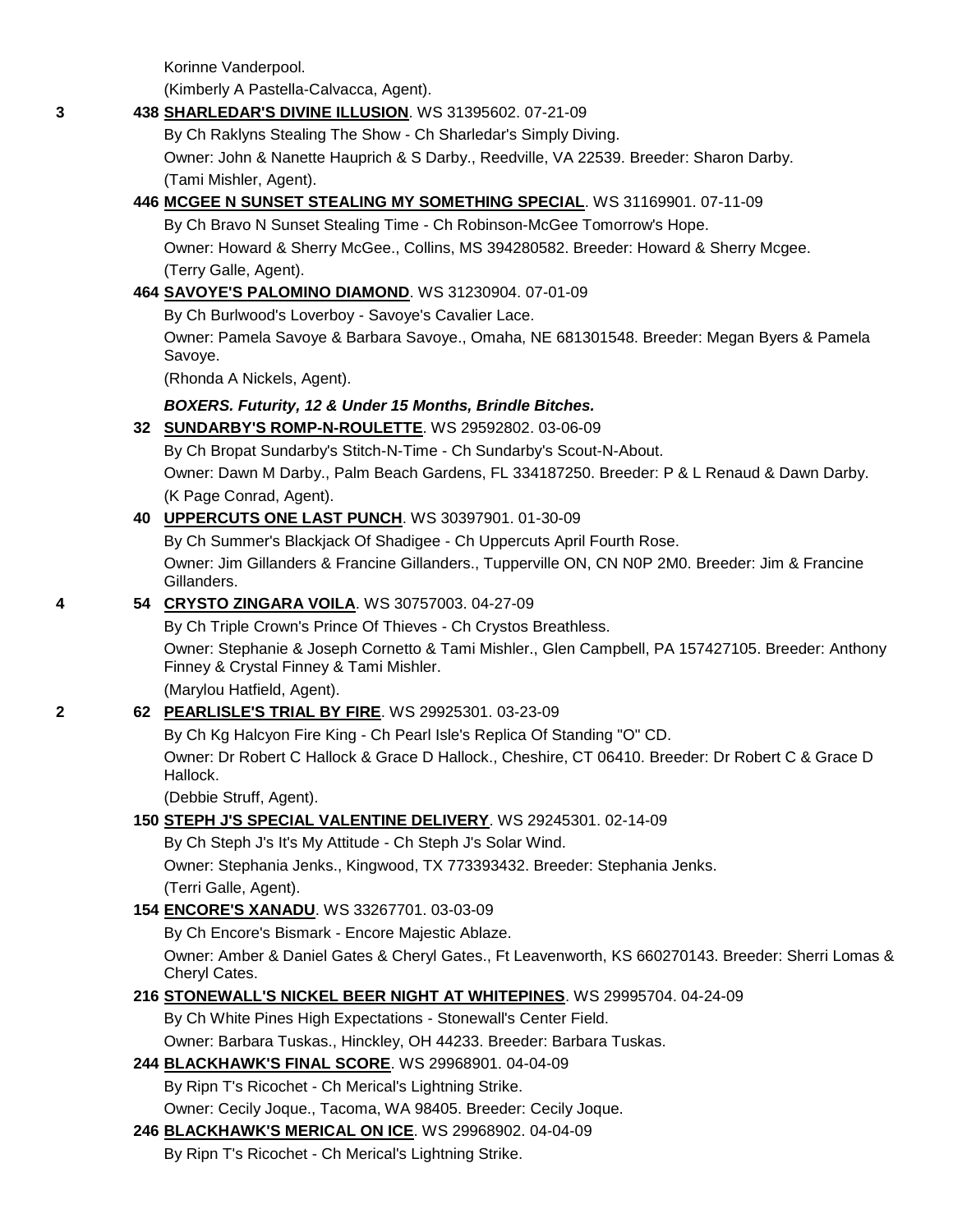Owner: Cecily Joque & Calvin Gruver & Meredith Midler., Tacoma, WA 98405. Breeder: Cecily Joque. (Cindy Crawford-Gorath, Agent).

## **1 272 [BOCA ROYAL PALMS SMARTY'S BEST BET](http://canis.infodog.com/files/bdogrsl1.prg;makc=WS_29818504;mdog=Boca_Royal_Palms_Smarty_s_Best_Bet;wins=all)**. WS 29818504. 03-04-09

By Ch BJays Traveling Man - Ch Royal Palms Smarty Pants.

Owner: J Dorfman & A Dorfman &G A Bower &J D Bower &L Trujillo., Port Charlotte, FL 33980. Breeder: J Dorfman & A Dorfman & G A Bower & J D Bower.

(Kay L Palade-Peiser, Agent).

## **354 [CRYSTO ZINGARA OOOH LA LA](http://canis.infodog.com/files/bdogrsl1.prg;makc=WS_30757002;mdog=Crysto_Zingara_Oooh_La_La;wins=all)**. WS 30757002. 04-27-09

By Ch Triple Crown's Prince Of Thieves - Ch Crystos Breathless. Owner: Tami Mishler., Fairview, TN 370628273. Breeder: Anthony Finney & Crystal Finney & T Mishler.

## **374 [FANFARE LADY IN WAITING AT MYLIFE](http://canis.infodog.com/files/bdogrsl1.prg;makc=WS_29723404;mdog=Fanfare_Lady_In_Waiting_At_MyLife;wins=all)**. WS 29723404. 03-18-09

By Ch R And G's First Knight - Ch Fanfare Lady Marmalade.

Owner: Jill Sweeten & Dotti Giovanetti., Concord, CA 945213122. Breeder: Dotti Giovanetti. (Lori McClain, Agent).

## **418 [ADELLIN'S NANTESS LOOK AT MIMI](http://canis.infodog.com/files/bdogrsl1.prg;makc=WS_31642201;mdog=Adellin_s_Nantess_Look_At_Mimi;wins=all)**. WS 31642201. 04-25-09

By Ch Turo Overture - Ch Draco Y Nantess Last Dance.

Owner: Linda A Kulow & Nancy Savage & Tessie Savage., Plymouth, WI 530731218. Breeder: Linda A Kulow & Nancy Savage & Tessie Savage.

## **548 [GC'S N RAINEYLANE'S THE BEAT GOES ON](http://canis.infodog.com/files/bdogrsl1.prg;makc=WS_30389802;mdog=GC_s_N_Raineylane_s_The_Beat_Goes_On;wins=all)**. WS 30389802. 04-14-09

By Ch Raineylane's Different Drum - Ch Schmidt's Pied Piper Of Heart Acre.

Owner: Bridget J Brown & Glenn Yaeger., Pelham, AL 351243665. Breeder: Cindy & Glen Yaeger & Juli Schmidt.

(Jack I Brown, Agent).

#### **588 [WINFALL'S I AM STYLISH](http://canis.infodog.com/files/bdogrsl1.prg;makc=WS_33156402;mdog=Winfall_s_I_Am_Stylish;wins=all)**. WS 33156402. 05-11-09

By Winfall's I've Got What It Takes - Winfall's Allin Style And Dreams.

Owner: Tina Porter., Minesing ON, CN L0L 1Y2. Breeder: Tina Porter.

## **3 592 [WINFALL'S WE LOVE CHOCOLATE](http://canis.infodog.com/files/bdogrsl1.prg;makc=WS_33156401;mdog=Winfall_s_We_Love_Chocolate;wins=all)**. WS 33156401. 05-11-09

By Winfall Ive Got What It Takes - Winfall Allin Style And Dreams. Owner: Rosemary Joan Drury., Minesing ON, CN L0L 1Y2. Breeder: Tina Porter.

# *BOXERS. Futurity, 12 & Under 15 Months, Fawn Bitches.*

## **52 [ALERISSA'S SIMPLY JUST IZ](http://canis.infodog.com/files/bdogrsl1.prg;makc=WS_29765404;mdog=Alerissa_s_Simply_Just_Iz;wins=all)**. WS 29765404. 03-31-09

By Ch Adellin's Simply Nantess - Alerissa Official Flirtation.

Owner: Rebecca Kunz & Charles D Kunz., Davenport, IA 528049046. Breeder: Rebecca K Kunz & Charles D Kunz.

(Tessie Savage, Agent).

# **1/BJF/BF 98 [SAPPHIRES VIOLET SKY IN VEGAS OF STREAMLINE](http://canis.infodog.com/files/bdogrsl1.prg;makc=WS_30209105;mdog=Sapphires_Violet_Sky_In_Vegas_Of_Streamline;wins=all)**. WS 30209105. 04-21-09

By Ch Brookwood's Place Of Dreams - Ch Sapphire's Wild Pitch Of Bur.

Owner: Donald Mack Young & Joleena Young., Sullivan, IL 619516386. Breeder: Shelly WIlliams. (Christa Cook, Agent).

# **116 [ESTRELLAS AURORA BOREALIS](http://canis.infodog.com/files/bdogrsl1.prg;makc=WS_29682201;mdog=Estrellas_Aurora_Borealis;wins=all)**. WS 29682201. 03-06-09

By Ch Woods End Time'n Again - Ch Katandy's Kameo.

Owner: Michal Ruff., Surprise, AZ 853798010. Breeder: Michal Ruff.

(Cindy Crawford-Gorath, Agent).

# **2 126 [FANFARE DELTA LADY](http://canis.infodog.com/files/bdogrsl1.prg;makc=WS_29723402;mdog=Fanfare_Delta_Lady;wins=all)**. WS 29723402. 03-18-09

By Ch R & G's First Knight - Ch Fanfare Lady Marmalade.

Owner: Dotti Giovanetti & Kim & Jay Dack., Los Altos Hills, CA 94022. Breeder: Dotti Giovanetti. (Kimberlie Steele Gamero, Agent).

# **226 [WATERFALL ALL AMERICAN GIRL](http://canis.infodog.com/files/bdogrsl1.prg;makc=WS_29538605;mdog=Waterfall_All_American_Girl;wins=all)**. WS 29538605. 02-27-09

By Ch Bravo N Sunset Stealing Time - Ch Bayview Legal Defense.

Owner: John Wilkinson & Lavon Wilkinson., Coppell, TX 750195913. Breeder: John & Lavon Wilkinson.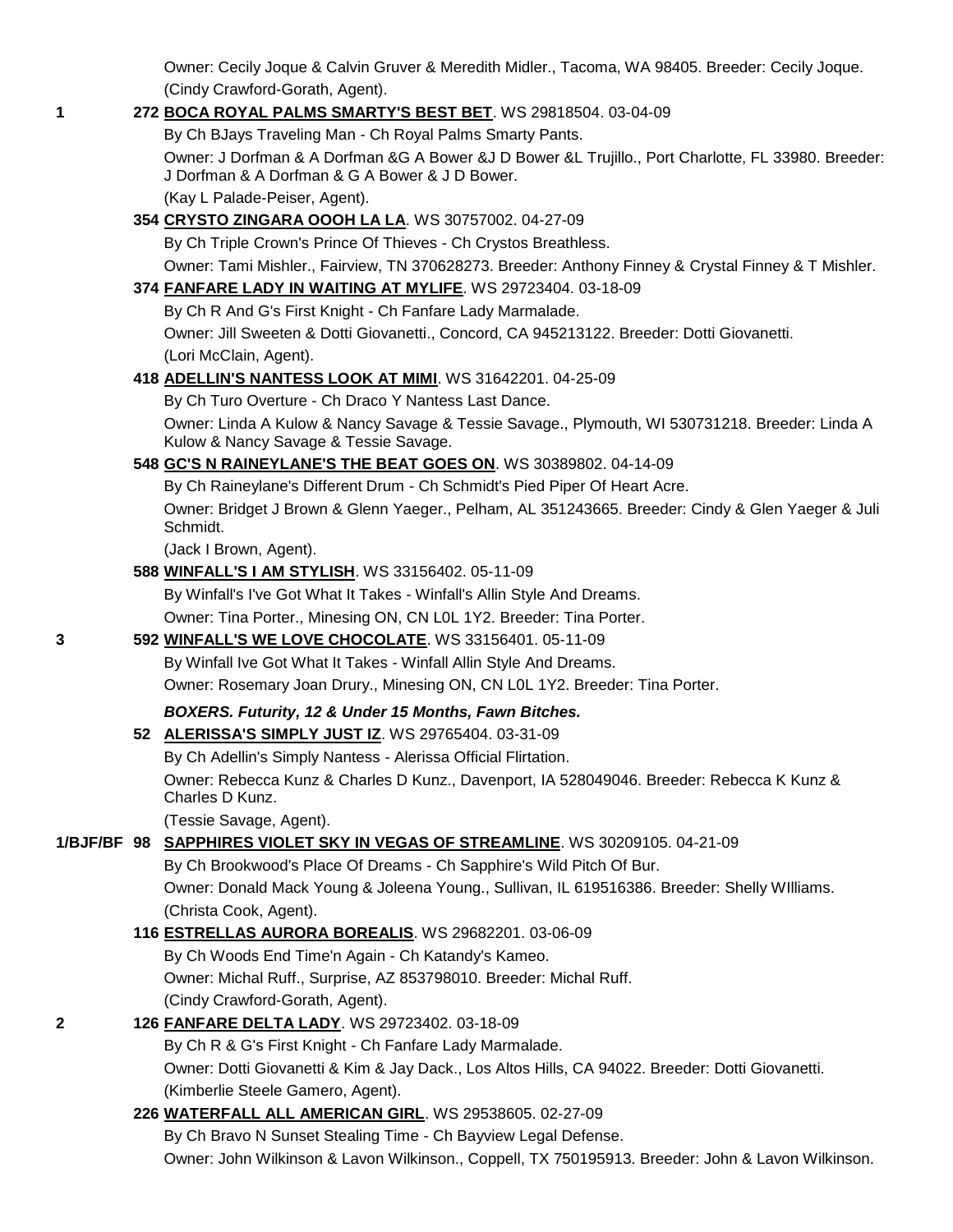(Michael Shepherd, Agent).

| 4 | 270 BOCA ROYAL PALMS SMARTY'S GOLDEN GIRL. WS 29818503. 03-04-09                                                                                                  |
|---|-------------------------------------------------------------------------------------------------------------------------------------------------------------------|
|   | By Ch Bjays Traveling Man - Ch Royal Palms Smarty Pants.                                                                                                          |
|   | Owner: J Dorfman & A Dorfman & G A Bower & J D Bower., Port Charlotte, FL 33980. Breeder: J<br>Dorfman & A Dorfman & G A Bower & J D Bower.                       |
|   | (Kay L Palade-Peiser, Agent).                                                                                                                                     |
|   | 284 LYNBARY'S RENDITION. WG 282032CAN. 04-04-09                                                                                                                   |
|   | By Lynbary's Motown - Lynbary's Joplin.                                                                                                                           |
|   | Owner: Lynn & Barry Green., Ormstown QC, CN J0S 1K0. Breeder: Lynn Green & Barry Green.                                                                           |
|   | (Debbie Struff, Agent).                                                                                                                                           |
| 3 | 452 SAPPHIRES VEGAS SHOWGIRL AT AMHERST. WS 30209104. 04-21-09                                                                                                    |
|   | By Brookwood's Place Of Dreams - Sapphire's Wild Pitch Of Burlwood.                                                                                               |
|   | Owner: Tim West & Gina West., O Fallon, IL 622694129. Breeder: Shelly Williams.                                                                                   |
|   | 470 BOCA'S ROYAL PALMS SPLISH SPLASH. WS 29818502. 03-04-09                                                                                                       |
|   | By Ch Bjays Travling Man - Ch Royal Palms Smarty Pants.                                                                                                           |
|   | Owner: A Dorfman & J Dorfman & G Bower & J Bower & G Demaso., West Bloomfield, MI 483224101.<br>Breeder: Alan Dorfman & Joanna Dorfman & Gloria Bower&Jack Bower. |
|   | 484 WILKY'S CAN'T TOUCH THIS. WS 30137202. 04-15-09                                                                                                               |
|   | By Ch Beckencall's Day Dream Believer - Ch Wilkyano's Pennys From Heaven.                                                                                         |
|   | Owner: Todd Wilkerson & Loretta Wilkerson., Bloomington, IN 47408. Breeder: Todd & Loretta Wilkerson.                                                             |
|   | (Tami Mishler, Agent).                                                                                                                                            |
|   | 590 WINFALL'S STYLE OF THE SHOW. WJ301584CAN. 05-11-09                                                                                                            |
|   | By Winfall's I've Got What It Takes - Winfall's Allin Style And Dreams.                                                                                           |
|   | Owner: Han Huan Xin & Eddie Ngan., Minesing ON, CN L0L 1Y2. Breeder: Tina Porter.                                                                                 |
|   | BOXERS. Futurity, 15 & Under 18 Months, Brindle Bitches.                                                                                                          |
|   | 70 PARASOL MOONWIND HALLELUJAH. WS 28936303. 11-17-08                                                                                                             |
|   | By Ch Kelly's Love Me Tender At Shalsade - Ch Parasol Moonwind Irish Eyes.                                                                                        |
|   | Owner: C Matlock DVM & C Downs & S Kelley & L Chaplain., Bossier City, LA 711122914. Breeder: S<br>Kelly & M Hennessey & J Meyer & C Crockett & L Chapla.         |
|   | 102 MASUE'S TWINKLE TWINKLE LUCKY STAR. WS 28851602. 01-05-09                                                                                                     |
|   | By Ch Pheasant Hollows ASureBet - Ch MaSue's Nothing But Luck.                                                                                                    |
|   | Owner: Sue & Doug Tolbert., Troutville, VA 241756674. Breeder: Sue & Doug Tolbert & Carol McGuire.                                                                |
|   | (Page Conrad, Agent).                                                                                                                                             |
|   | 106 SUNDARBY'S SHOW ME THE MONEY! WS 28523601. 11-25-08                                                                                                           |
|   | By Garnsey's Premonition - Ch Savoye's Sundarby Starzshine.                                                                                                       |
|   | Owner: Doris Camper & Kerry Camper., Troutville, VA 241750394. Breeder: Dawn M Darby.                                                                             |
|   | (K Page Conrad, Agent).                                                                                                                                           |
|   | 110 PHEASANT HOLLOW'S HOT DAM HERE I AM. WS 30832701. 01-30-09                                                                                                    |
|   | By Ch Lyndell's General Manager - Phsntholos All Dat Jaz Of Twnpnd.                                                                                               |
|   | Owner: Kerry Jones & Robert Detoro & Allison Jones & Patricia., Newburgh, NY 125501500. Breeder:<br>PatriciaDetoro & RobertDetoro & KerryJones & AllisonJon.      |
| 2 | 114 CAN CIA'S STRIPTEASE. WS 28568004. 11-26-08                                                                                                                   |
|   | By Ch Arriba Talisman Satisfaction - Ch Can Cia's Shake Your Bon Bon.                                                                                             |
|   | Owner: Kristen Tomasso & Robert B Adams., Woodstown, NJ 08098. Breeder: Joanne Kaiser & Sherry<br>Canciamille.                                                    |
|   | (Marylou Hatfield, Agent).                                                                                                                                        |
|   | 184 RODON'S SUGAR N SPICE OF CR CAMELIARD. WS 28813603. 12-10-08                                                                                                  |
|   | By Ch Weston's Cry For Freedom - CR One Hot Mama.                                                                                                                 |
|   | Owner: Roger & Donna George & Cindy Walunas., Englewood, OH 45322. Breeder: Cindy Walunas &<br>Rick Walunas.                                                      |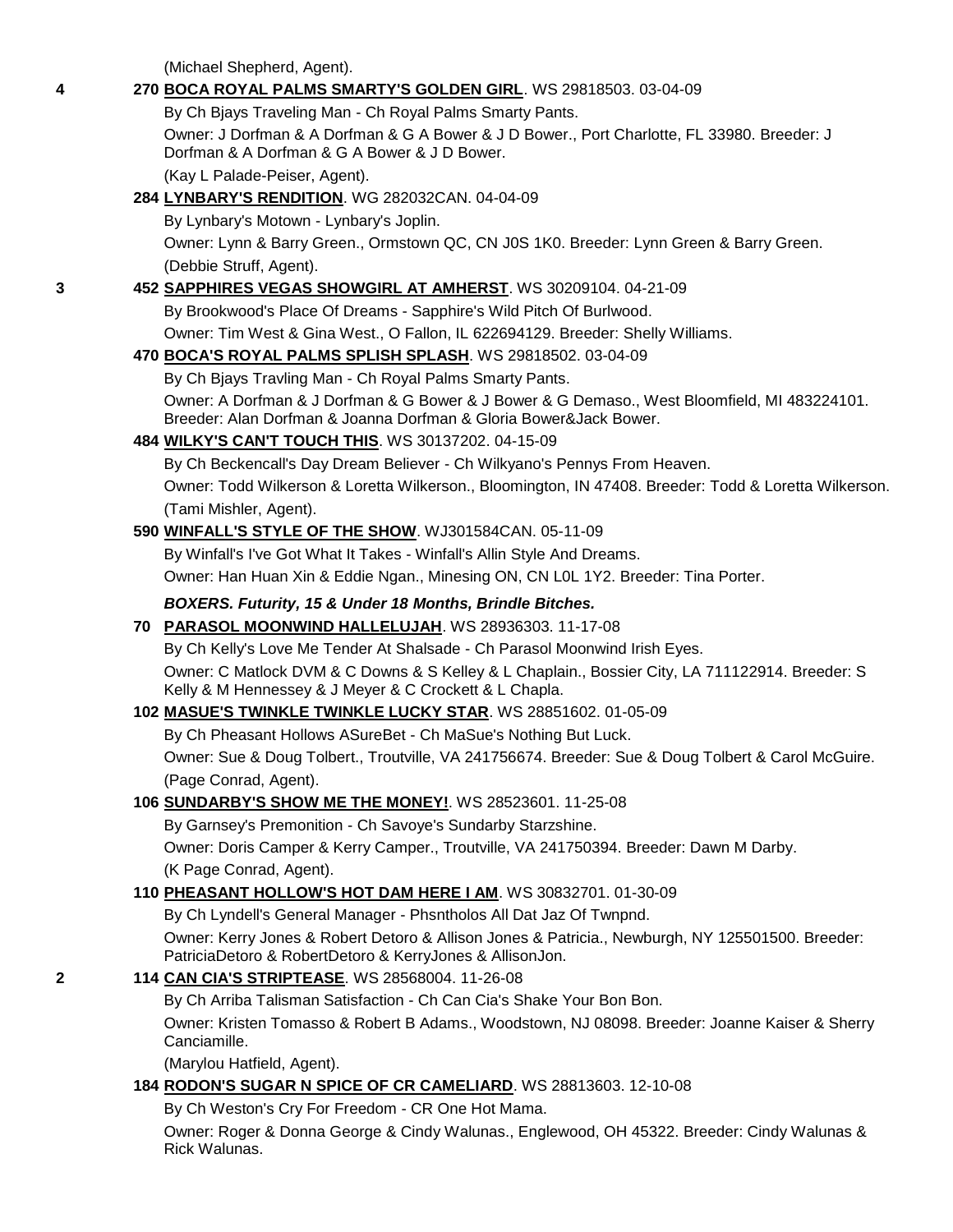|   |   | 220 CAN-CIA'S DANI CALIFORNIA. WS 28568003. 11-28-08                                                                          |
|---|---|-------------------------------------------------------------------------------------------------------------------------------|
|   |   | By Ch Arriba Talisman Satisfaction - Ch Can-Cia's Shake Your Bon Bon.                                                         |
|   |   | Owner: Charles Beauchamp., Rockford, IL 611017508. Breeder: Sherry Canciamille & Joanne Kaiser.                               |
| 4 |   | 308 SHARLEDARS A DREAM TO REMEMBER. WS 28220502. 11-11-08                                                                     |
|   |   | By Ch Kee's Double Image - Sharledar's Bella Bambino.                                                                         |
|   |   | Owner: James A Riggi., Bear, DE 197012182. Breeder: Sharon Darby.                                                             |
| 1 |   | 372 CH CAN-CIA'S STAND UP & DELIVER FOR WEST SHORES. WS 28498801. 11-15-08                                                    |
|   |   | By Ch Can-Cia's Hard Act To Follow - Ch Backwood's Taylor Made Illusion.                                                      |
|   |   | Owner: K Mott & G Kanwischer & Sherry Canciamille., Montague, MI 494379746. Breeder: S Canciamille                            |
|   |   | & S South.                                                                                                                    |
|   |   | 410 MEL-O-D'S REACHING FOR THE STARS. WS 29255401. 01-17-09                                                                   |
|   |   | By Ch Adellin's Simply Nantess - Mel-o-D's Star Search.                                                                       |
|   |   | Owner: Melody Clementz., Prophetstown, IL 612778864. Breeder: Melody Clementz.                                                |
|   |   | (Tessie Savage, Agent).                                                                                                       |
| 3 |   | 416 ILLYRIAN'S CHARMED I'M SURE. WS 28947101. 11-08-08                                                                        |
|   |   | By Ch LaRich Stars To The Maxl - Illyrian's Ready To Charm.                                                                   |
|   |   | Owner: Gail Kloecker & Pam Rohr., Lincoln, NE 685281935. Breeder: Gail Kloecker.                                              |
|   |   | (Lori McClain, Agent).                                                                                                        |
|   |   | 460 SUNDARBY'S FOR A FEW DOLLARS MORE. WS 28523602. 11-25-08                                                                  |
|   |   | By Garnsey's Premonition - Ch Savoye's Sundarby Starzshine.                                                                   |
|   |   |                                                                                                                               |
|   |   | Owner: Rebecca Ford & Thomas Ford., Middleburg, FL 320685625. Breeder: Dawn Darby.                                            |
|   |   | (Page Conrad, Agent).                                                                                                         |
| Α |   | 528 PRO N KMAC'S AVE MARIA. WS 29899302. 12-22-08                                                                             |
|   |   | By PRO's Windtalker - PRO's To Love And To Cherish.                                                                           |
|   |   | Owner: Kevin McDonald., Seneca, SC 296785454. Breeder: Kevin MacDonald & Peggy Otto.                                          |
|   |   | (Jorge Pinzon, Agent).                                                                                                        |
|   |   | BOXERS. Futurity, 15 & Under 18 Months, Fawn Bitches.                                                                         |
| 3 | 8 | BRANDIWINE CHANCES ARE AWFULLY GOOD. WS 28882303. 01-15-09                                                                    |
|   |   | By Ch Bentbrooks Image Of High Noon - Minstrel's Half O'Chance.                                                               |
|   |   | Owner: Roberta L Smith & Katherine S Nevius., Brookville, PA 158251169. Breeder: Roberta L Smith.                             |
|   |   | (Cheryl Cates, Agent).                                                                                                        |
|   |   | 22 CH CACHET'S ON PARADE FOR CZAR KAISER'S BAND. WS 28653404. 11-27-08                                                        |
|   |   | By Ch Cachet'N Justa's Unforgiven - Cachet's Serenity.                                                                        |
|   |   | Owner: Betty Kaiser., Delevan, NY 140429708. Breeder: Eric Penney & Leonard Magowitz.                                         |
|   |   | (Lou-Ann Tibbitts-Ridings, Agent).                                                                                            |
|   |   | 112 PHEASANT HOLLOW'S SHORT SKIRT FLIRT. WS 31495001. 02-03-09                                                                |
|   |   | By Ch Pheasant Hollow's Phoenex Rising - Bob & Jacquet's Bell Of The Ball.                                                    |
|   |   | Owner: Patricia & Robert Detoro & Kerry Jones., Newburgh, NY 125501500. Breeder: Patricia & Robert                            |
|   |   | Detoro & Kerry Jones.                                                                                                         |
|   |   | 182 CHERKEI'S BUSY BEING HOTTIE. WS 33485301. 02-03-09                                                                        |
|   |   | By Ch Bravo N Sunset Stealing Time - Ch Cherkei Cotton Crinoline.                                                             |
|   |   | Owner: Cheryl & Keith Robbins & Tara Burt & Marjorie Ross., Newnan, GA 302635038. Breeder: Marjorie<br>Ross & Cheryl Robbins. |
|   |   | (Michael Shepherd, Agent).                                                                                                    |
| 1 |   | 222 CAN-CIA'S HOMETOWN HOTTIE. WS 28568002. 11-26-08                                                                          |
|   |   | By Ch Arriba Talisman Satisfraction - Ch Can-Cia's Shake Your Bon Bon.                                                        |
|   |   | Owner: Sherry Canciamille & Charlie Beauchamp., Rockford, IL 611017508. Breeder: Sherry Canciamille<br>& Joanne Kaiser.       |
| 4 |   | 370 BRUSH HILL TRES CHIC. WS 28818306. 01-01-09                                                                               |
|   |   | By Ch Adellin's Simply Nantess - Ch Brush Hill's All Riled Up RN.                                                             |
|   |   |                                                                                                                               |